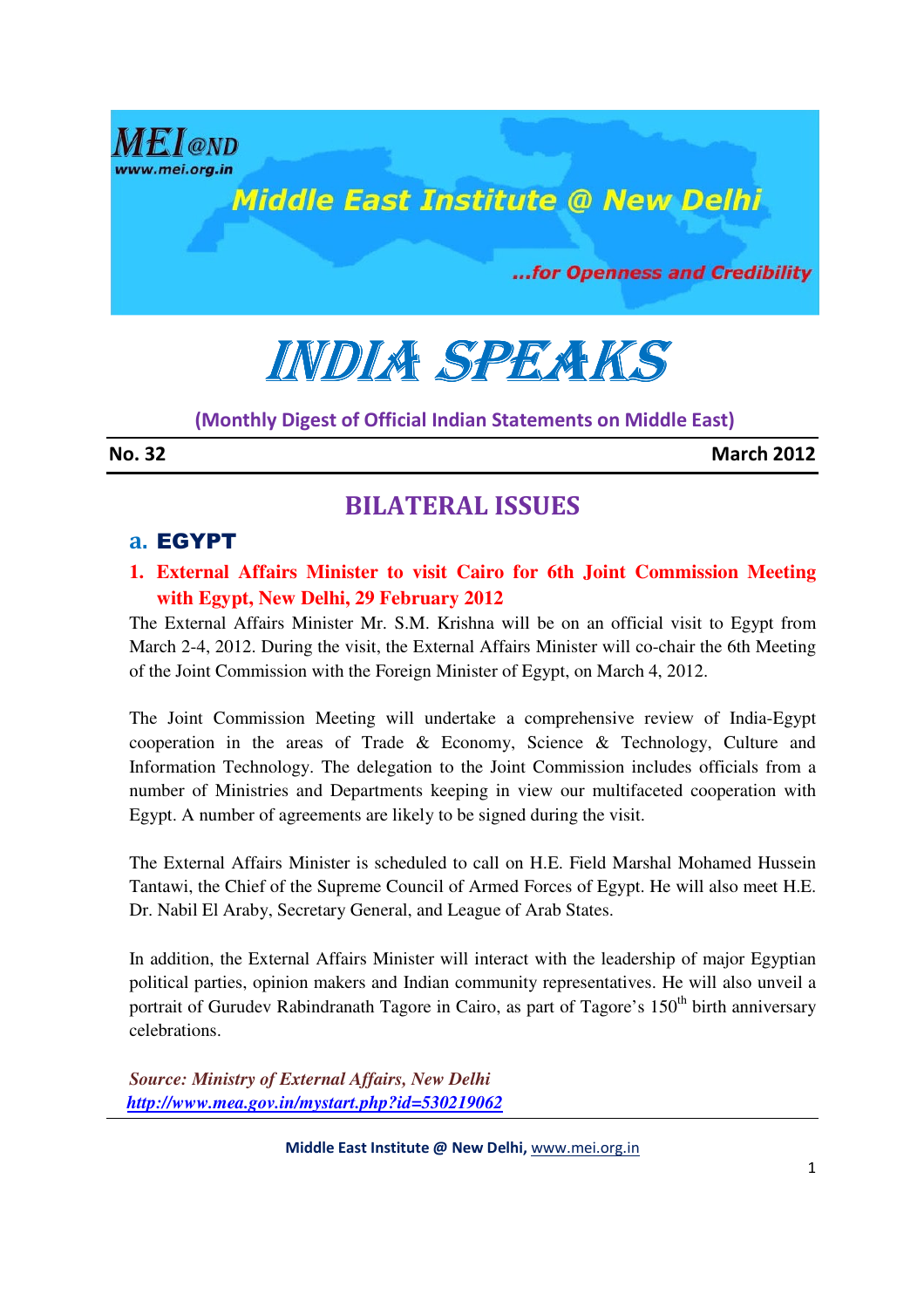### b. IRAN

### **2. India-Iran trade unlikely to be derailed by Delhi bombing: Anand Sharma, Islamabad, 15 February 2012**

Trade between New Delhi and Tehran is unlikely to be affected by a recent bomb attack on Israeli targets in the Indian capital, Indian's commerce minister said on Wednesday. "I don't think that trade and these things are inter-related...," he told Reuters.

*Source: The Times of India, New Delhi* 

*http://timesofindia.indiatimes.com/india/India-Iran-trade-unlikely-to-be-derailed-by-Delhibombing-Anand-Sharma/articleshow/11899190.cms*

### **3. Wyant Lecture by Ambassador Nirupama Rao at the Emmanuel College, Boston – "Role of India in the changing landscape in the 21st Century", Washington D.C, 15 February 2012**

... I would like to say a few words about Iran in this regard. We have consistently said that Iran must cooperate with the IAEA to resolve all the outstanding issues about its nuclear program that continue to raise doubts in the minds of the international community. We appreciate that Iran has right to utilize the benefits of nuclear energy for peaceful purposes. But, this right has to be exercised in conformity with international obligations that a state has taken. And Iran, as a non-nuclear weapon state party to NPT has certain obligations that it must comply with, fully and transparently. But, we also hope that these issues are resolved peacefully. As some observers have noted, what we need is diplomatic drive and creativity more than ever to address the situation. The talk of war will not help a solution and only erodes global cohesion. As a near neighbour, and our only surface access to Central Asia and Afghanistan, engagement with Iran is of relevance and meaning to us. And, even as our imports of Iranian crude continue to decline and are currently under 10% of our overall imports, it does constitute a significant share of our oil imports. We do believe that our relationship with Iran is neither inconsistent with our non-proliferation objectives, nor is it in contradiction with the relationships that we have with our friends in West Asia or with the United States...

*Source: Embassy of India, Washington D.C,* 

*http://www.indianembassy.org/prdetail1867/wyant-lecture-by-ambassador-nirupama-raoat-the-emmanuel-college%2C-boston---andquot%3Brole-of-india-in-the-changinglandscape-in-the-21st-centuryandquot%3B*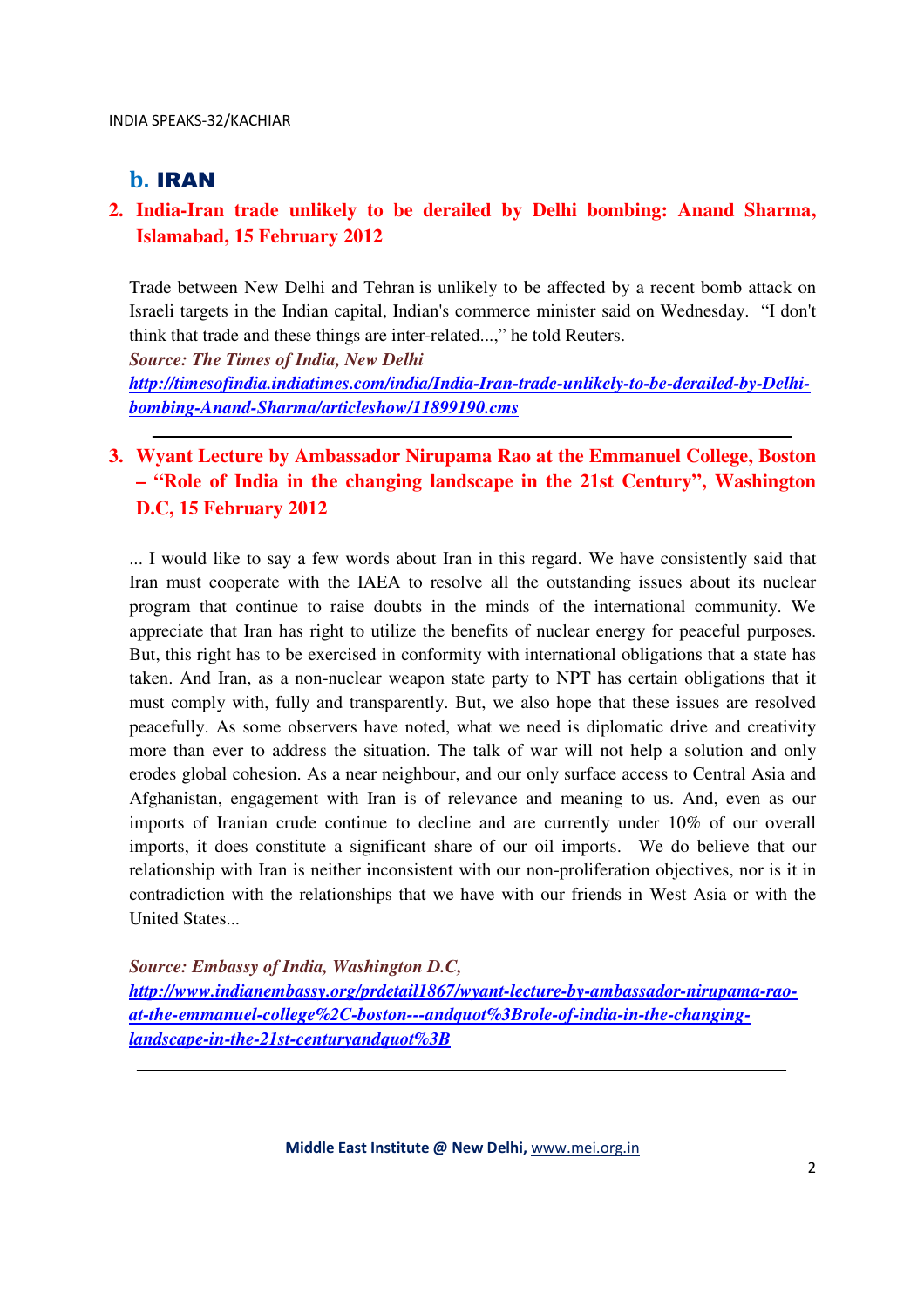### **4. "India as a Global Power: Contending Views from India" jointly organized by the Centre for a New American Security, in partnership with The George Washington University's Rising Powers Initiative, Washington DC, 23 February 2012**

Questioner 4: Lalit Jha with PTI: can you give us a sense of talks you hare having with US on the issue of Iran. U.S is asking you to reduce India's dependence on Iran oil but India says it can't do that.

Ambassador Rao: ...Talking of Iran and the question from Lalit, well, we are in touch with the US government and of course, closely monitoring the developing situation concerning Iran. Iran is an important source for our petroleum, crude petrol imports. These imports have declined a little, not very much, but a little over the last couple of years –last two years or so. We probably have to see, I mean, given the sanctions and given the difficulties in operating banking channels Vis-a'-Vis Iran, obviously the volume cannot be expected to go up in such a situation. It may well be that, there may be a further decline. It may well be so. India is a responsible country. India works with the rest of the international community. We abide by the rules. Obviously we don't play outside the system on these issues, but it must be remembered that the Gulf region is terribly important for India. We have six million Indians working there. Their remittances come home to their families; they are important for our economy. It's a source of our energy imports. You know, India is basically an energy importing country. Look at the Mangalore refinery, for instance, it is geared just to work with the Iranian crude. So it is going to take time to sort of readjust and to see how we can move away from old patterns of how we operate on these issues. We are not for confrontation, we are not for military confrontation, we would not like to see the situation escalate to a point of no return and I think the avenues of diplomacy and statecraft have not been exhausted, and I think definitely Iran has to hear, you know, the voice of the international community clearly on this issue. Things should not come to a pass where, you know, it becomes very difficult to retract positions.

As far as Iran's nuclear programme is concerned, we said very very clearly, we do not want Iran to weaponize; we don't want Iran to go down that path at all. As an NPT member, it has certain rights to develop its nuclear energy for peaceful purposes, but it has to work with the International Atomic Energy Agency and the rest of the international community to assuage the concerns that have been raised so that, you know, we can then move forward, hopefully, to a situation where these tensions are eased...

*Source: Embassy of India, Washington D.C* 

*http://www.indianembassy.org/prdetail1847/transcript-of-question-and-answer-session-atthe-seminar-andquot%3Bindia-as-a-global-power%3A-contending-views-from-*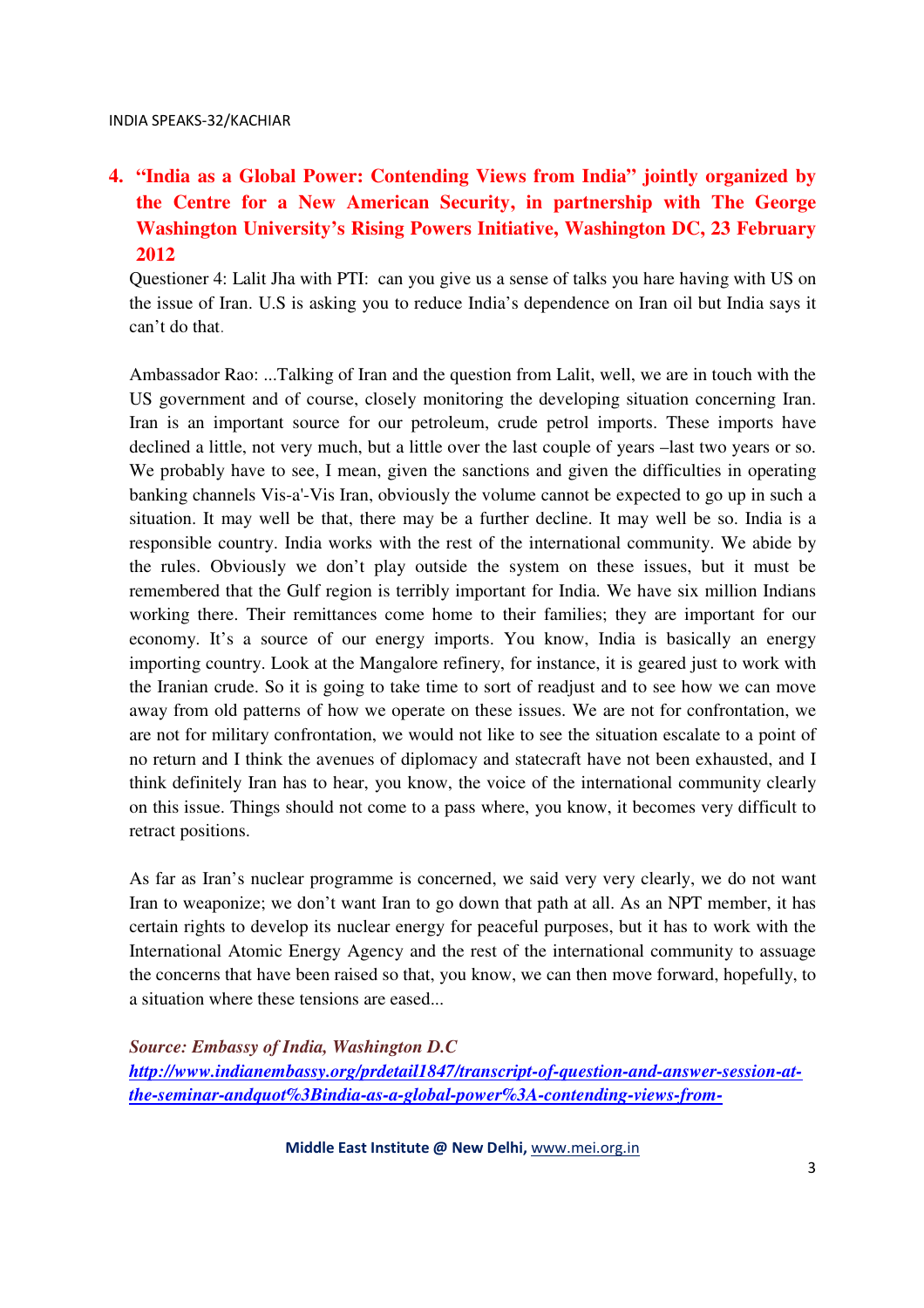*indiaandquot%3B-jointly-organized-by-the-center-for-a-new-american-security%2C-inpartnership-with-the-george-washington-universityandrsquo%3Bs-rising-powers-initiative*

### **5. India not facing any pressure on buying oil from Iran said Oil Minister S Jaipal Reddy, New Delhi, 27 February 2012**

India is not facing any external pressure on buying crude oil from Iran and will abide by UN sanctions only, not those imposed by any bloc of nations; Oil Minister S Jaipal Reddy said at the meeting of the Parliamentary Consultative Committee. He further said that there is "no outside pressure in dealing with Iran."

*Source: The Economic Times, New Delhi http://articles.economictimes.indiatimes.com/2012-02-27/news/31104349\_1\_oil-pricesenergy-sector-domestic-energy-supplies*

#### c. IRAQ

### **6. India committed to deepen and elevate its relations with Iraq: Anand Sharma, New Delhi, 27 February 2012**

The Union Minister of Commerce, Industry and Textiles Mr. Anand Sharma said that India is committed to deepen and elevate its relations with Iraq. He proposed during his meeting with the Iraqi Deputy Prime Minister Dr Rowsch N Shaways, here today, that "the Joint Business Council between India-Iraq needs to be activated so that the interaction between businessmen of both the countries could be maintained regularly. The apex Chambers of Commerce should interact on regular basis for arranging Joint Business Meetings to boost the bilateral trade."

The visiting Deputy Prime Minister conveyed that India is the biggest importer of Iraqi oil and this is a firm foundation on which we can further build our economic engagement. He emphasized that there is a need to diversify the trade basket and proposed food, Construction, minerals, IT, pharmaceuticals, energy and Automobile as part of diversifying the existing trade basket. He invited Indian firms to Iraq either in JV or independently. "We are open in all formats and will welcome Indian participation in our reconstruction programme", the Deputy Prime Minister said.

Mr. Sharma emphasized that India wants to partner with Iraq in all these areas. "We will be happy to see Indian Companies being encouraged in Iraq's reconstruction programme and we will also point our companies in that direction" said the Indian Minister. He mentioned that for capacity building of Iraq India is annually providing 120 slots under the Indian Technical Economic Cooperation (ITEC) programme to train Government of Iraq officials. Similarly, India is offering 50 scholarships to Iraqi students for higher studies in India under the 'Cultural Exchange Programme Scholarship Scheme' (CEP) and the 'General Cultural Scholarships Scheme (GCSS) organizes by the Indian Council for Cultural Relations. The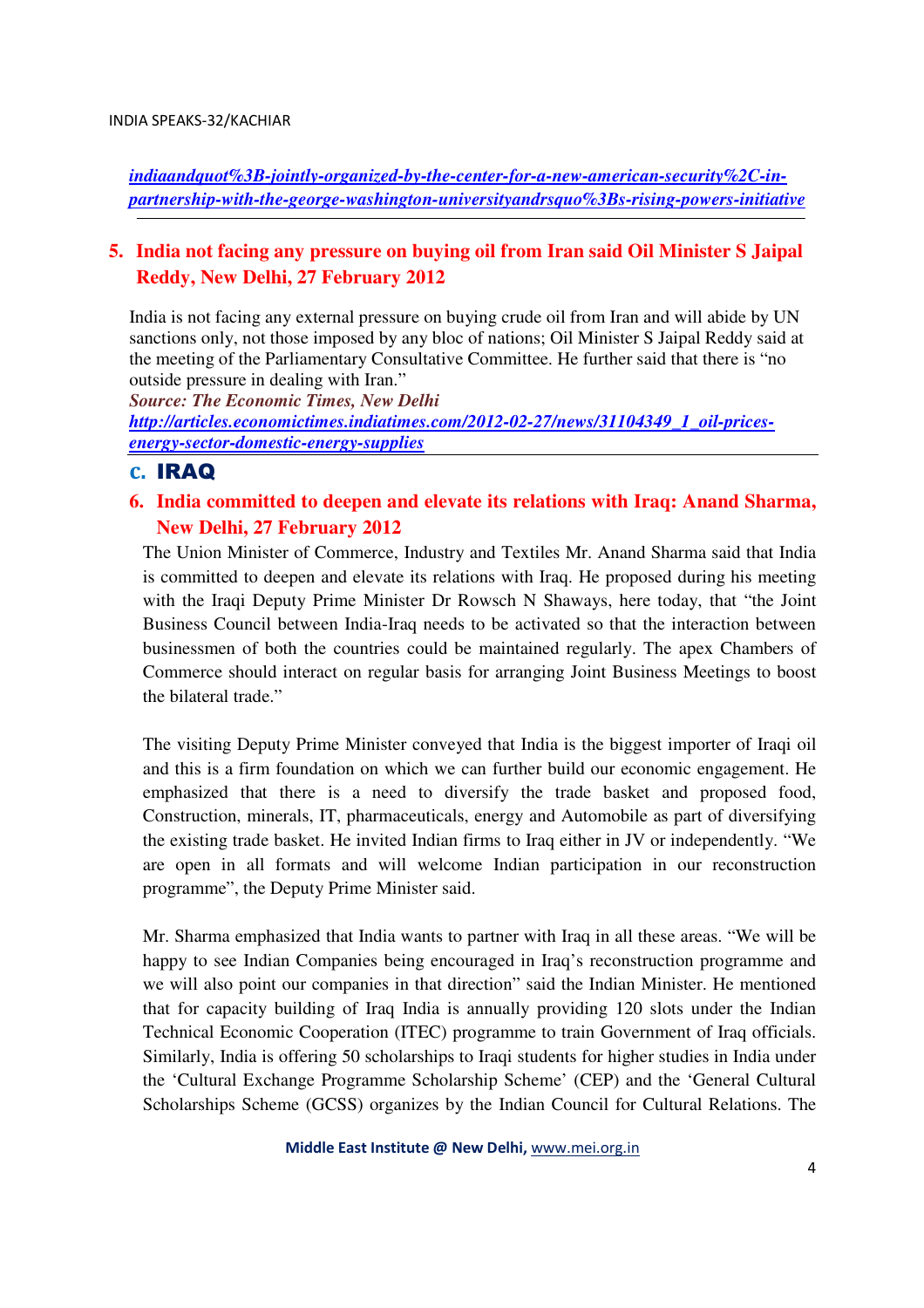Indian Oil Corporation Limited (IOC) has been providing training in India to the Iraqi officials on various subjects related to downstream oil sector.

Indian Ambassador in Iraq informed the meeting that every day about 160 medical visas are issued to Iraqi citizens. The people to people contacts are developing fast as are also the academic linkages between the two countries particularly in the medical and engineering fields. India has become the most favourite destination for Iraqis for seeking quality medical treatment. More than 28000 Iraqis visited India in 2010 for medical treatment, education and tourism.

Both side agreed to revamp Indian presence in Baghdad International Trade fair. The Trade Minister of Iraq Dr Kheer Allah Hassan Babkr who was attending the meeting said there should be no need of third party in India Iraq trade and Indian company should be able to deal directly with the players in Iraq. He singled out Government firms in the fields of Construction and Auto mobile which can deal with Indian firms directly.

Iraq is an important trading partner of India in West Asia. Bilateral trade has registered a 100% increase over the last five years. The total trade has increased from US\$ 5.7 billion in 2006-07 to US\$ 9.7 billion in 2010-11. The exports from India have gone up from US\$ 203.99 million in 2006-07 to US\$ 738.65 million in 2010-11. Similarly, imports from Iraq have gone up from US\$ 5.5 billion in 2006-07 to US\$ 9.0 billion 2010-11. The top five exportable items from India to Iraq are Manufactures of Metals, Electronic Goods, Rice-Basmati, Meat & Preparations, and Machinery & Instruments etc. Similarly top five importable items from Iraq to India are Petroleum Crude & Products (99.88 %), Fruits & Nuts-Exclusive Cashew Nuts, Sulphur & Unroasted Iron Pyres, Wool Raw, Organic Chemicals etc. Both the leaders agreed that the bilateral trade does not reflect the full potential and can be further exploited to mutual advantage of both the countries.

*Source: Press Information Bureau of India, New Delhi http://pib.nic.in/newsite/PrintRelease.aspx?relid=80566*

### d. ISRAEL

### **7. External Affair Minister's statement on incident in New Delhi involving Israeli mission personnel, New Delhi, 13 February 2012**

We have just received information about an unfortunate incident that took place a little while earlier in which a staff member's family of the Israeli establishment in Delhi has been injured. She has been rushed to the hospital and we are awaiting further information about the well being of the victim. In the meanwhile, India very strongly condemns such incidents and it is going to be fully investigated and the culprits will be brought to justice at the earliest. I have just spoken to the Israeli Foreign Minister and I have reassured the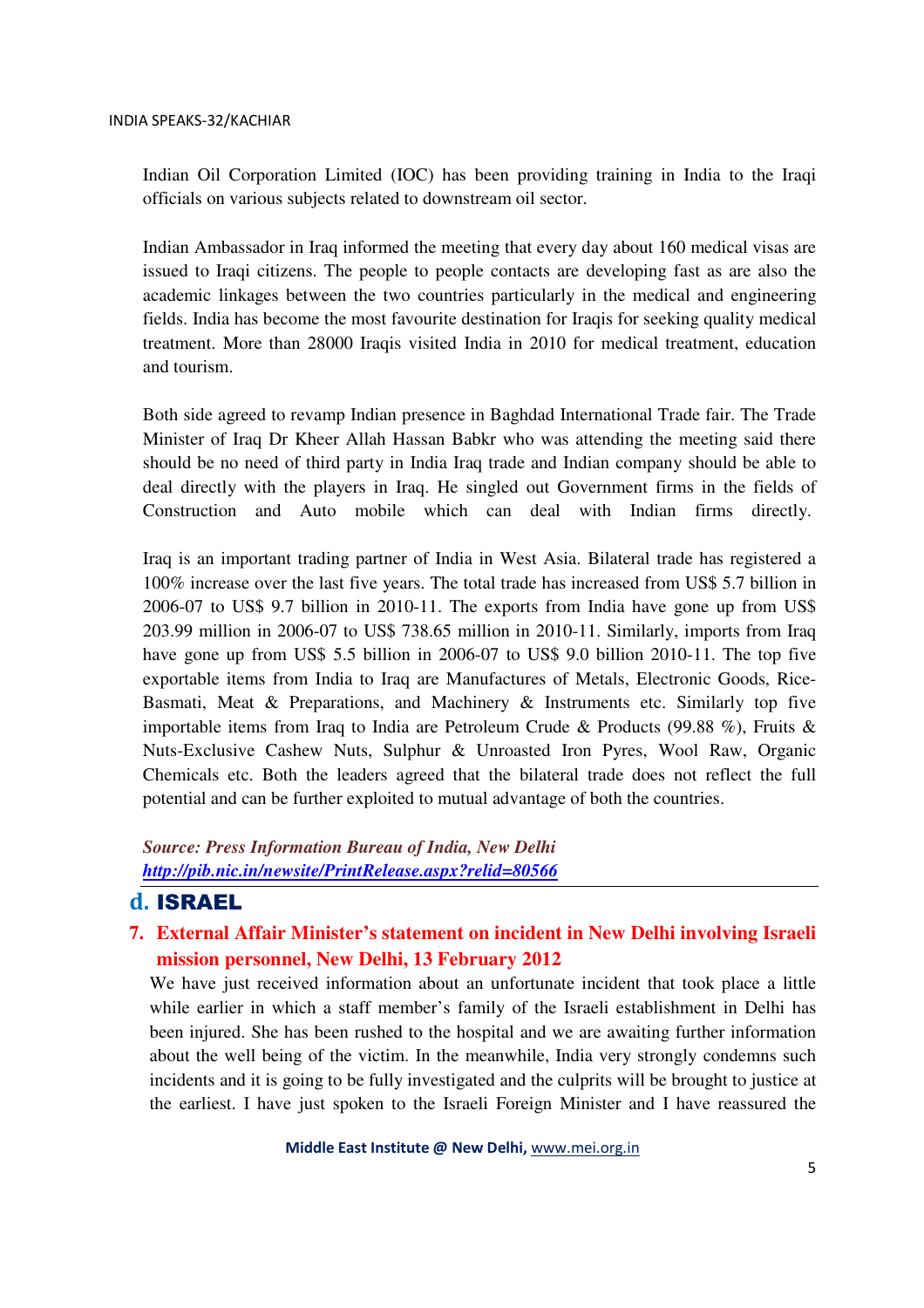Israeli Foreign Minister that the law of the land will take its course. The investigation has already started and we will continue with it and then keep him posted as and when we get progress report of the investigation.

Thank You.

*Source: Ministry of External Affairs, New Delhi http://www.mea.gov.in/mystart.php?id=530119018*

### **8. India and Israel sign a joint Declaration on Cooperation and Exchange between the Two Countries in the Field of Water Technology, New Delhi, 13 February 2012**

India-Israel bilateral relationship has become increasingly extensive and broad-based in the last 20 years. Relations have deepened and progressed in all areas of activities including political, economic and cultural relations, cooperation in agriculture and water management. As India and Israel commemorate the 20th anniversary of establishment of full diplomatic relations, the visit of Mr. Kamal Nath, Minister of Urban Development to Israel from 12-14 February 2012 provided an excellent opportunity for a survey of cooperation in Infrastructure development, water treatment and purification technologies.

During the visit, India and Israel signed a Joint Declaration aimed at bringing about longlasting cooperation and exchange between the two countries in the field of water technology.

Under the Joint Declaration, an India-Israel Working Group will be created with the objective of long-term planning, development, improvement and sharing of technology and other matters related to water, waste water and sewage management. The Working Group will also discuss the possibility of demonstration project, pilot study and establishing commercial demonstration centre, which would serve as a platform for presenting innovative technologies to assist in addressing the challenges faced by India, as also matters relating to qualitystandard for drinking water, treatment of waste water and re-use of treated waste water.

Mr. Kamal Nath visited Israel on the invitation of Mr. Shalom Simhon, Minister of Industry, Trade and Labour of Israel. The visit is aimed at enhancing cooperation between the two countries in the Urban Development sector such as housing, urban planning, water supply, sewage management, water treatment, etc., through sharing of technology, experiences and best practices.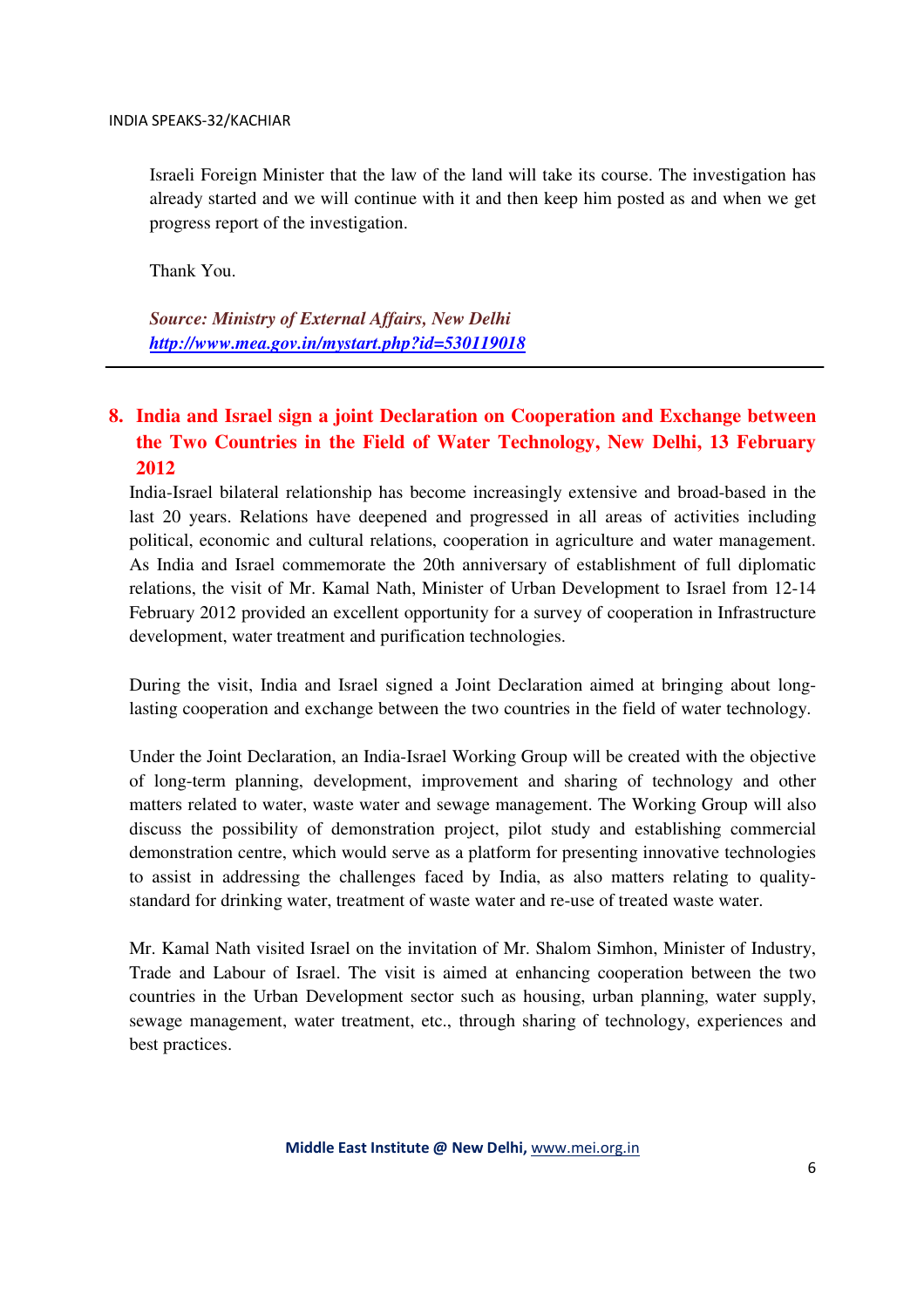Earlier Minister Kamal Nath discussed possibilities of cooperation on energy, including renewable energy with Dr. Uzi Landau, Israel's Minister for Energy and Water Resources. The visiting Minister also held a meeting with Mr. Israel Katz, Minister of Transportation and Road Safety during which the two sides identified tangible areas of cooperation such as urbanization, town planning and related infrastructure.

In this context, the Minister visited the Shafdan Wastewater Treatment Plant in Rishon Le Zion, which is managed by Israeli National Water Company, Mekorot.

On 14th February, the Minister will speak at a business seminar on "India's Urbanization and Infrastructure Challenges and Opportunities". The seminar is being jointly organized by the Embassy of India in Israel, the Israel International Cooperation and Export Institute and the Ministry of Industries, Trade and Labour, Israel. Several Israeli companies will participate in the seminar.

*Source: Press Information Bureau of India, New Delhi http://pib.nic.in/newsite/PrintRelease.aspx?relid=80291*

### **9. Visit of Mr. Kamal Nath, India's Minister of Urban Development, Tel Aviv, February 12-14, 2012**

India-Israel bilateral relationship has become increasingly extensive and broad-based in the last 20 years. Relations have deepened and progressed in all areas of activities including political, economic and cultural relations, cooperation in agriculture and water management. As India and Israel commemorate the 20th anniversary of establishment of full diplomatic relations, the visit of Mr. Kamal Nath, Hon'ble Minister of Urban Development to Israel from 12-14 February 2012 provided an excellent opportunity for a survey of cooperation in Infrastructure development, water treatment and purification technologies.

During the visit, India and Israel signed a Joint Declaration aimed at bringing about longlasting cooperation and exchange between the two countries in the field of water technology.

Under the Joint Declaration, an India-Israel Working Group will be created with the objective of long-term planning, development, improvement and sharing of technology and other matters related to water, waste water and sewage management. The Working Group will also discuss the possibility of demonstration project, pilot study and establishing commercial demonstration centres, which would serve as a platform for presenting innovative technologies to assist in addressing the challenges faced by India, as also matters relating to quality-standard for drinking water, treatment of waste water and re-use of treated waste water.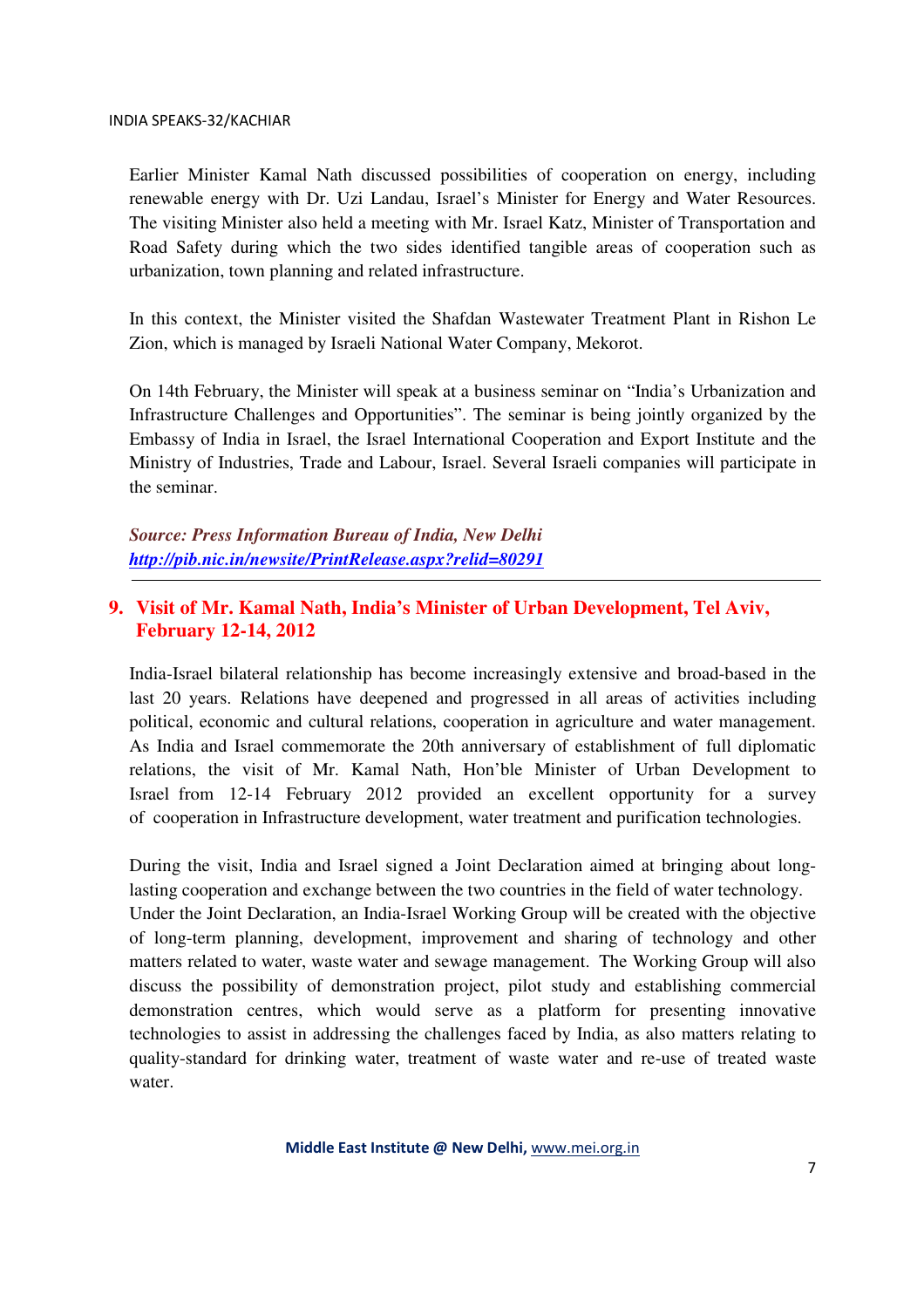Mr. Kamal Nath visited Israel on the invitation of Mr. Shalom Simhon, Minister of Industry, Trade and Labour of Israel. The visit is aimed at enhancing cooperation between the two countries in the Urban Development sector such as housing, urban planning, water supply, sewage management, water treatment, etc., through sharing of technology, experiences, and best practices.

Earlier Minister Kamal Nath discussed possibilities of cooperation on energy, including renewable energy with Dr. Uzi Landau, Israel's Minister for Energy and Water Resources. The visiting Minister also held a meeting with Mr. Israel Katz, Minister of Transportation and Road Safety during which the two sides identified tangible areas of cooperation such as urbanization, town planning and related infrastructure.

In this context, the Minister visited the Shafdan Wastewater Treatment Plant in Rishon Le Zion, which is managed by Israeli National Water Company, Mekorot.

On 14th February, the Minister spoke at a business seminar on "India's Urbanization and Infrastructure Challenges and Opportunities". The seminar was jointly organized by the Embassy of India in Israel, the Israel International Cooperation and Export Institute and the Ministry of Industries, Trade and Labour, Israel. Several Israeli companies participated in the seminar.

*Source: Embassy of India, Israel http://www.indembassy.co.il/Kamal%20Nath%20Visit.htm*

#### **10.Government cancels Army chief's Israel visit, New Delhi, 29 February 2012**

The government on Tuesday asked Chief of the Army Staff General V.K. Singh to cancel his visit to Israel mid-March, citing situation in West Asia. Minister of State for Defence M.M. Pallam Raju said the decision was taken as Syria was "restless and other things are happening in the region … primarily because of what is happening in Syria, which is experiencing little turbulence. So I guess it is better …"

*Source: The Hindu, Chennai* 

*http://www.thehindu.com/news/national/article2943333.ece*

### e. MOROCCO

**11.Mr. Krishan Kumar appointed as the next Ambassador of India to the Kingdom of Morocco, New Delhi, 22 February 2012** 

Mr. Krishan Kumar presently Joint Secretary in the Ministry of External affairs, has appointed as the next Ambassador of India to the Kingdom of Morocco. He is expected to take up his assignment shortly.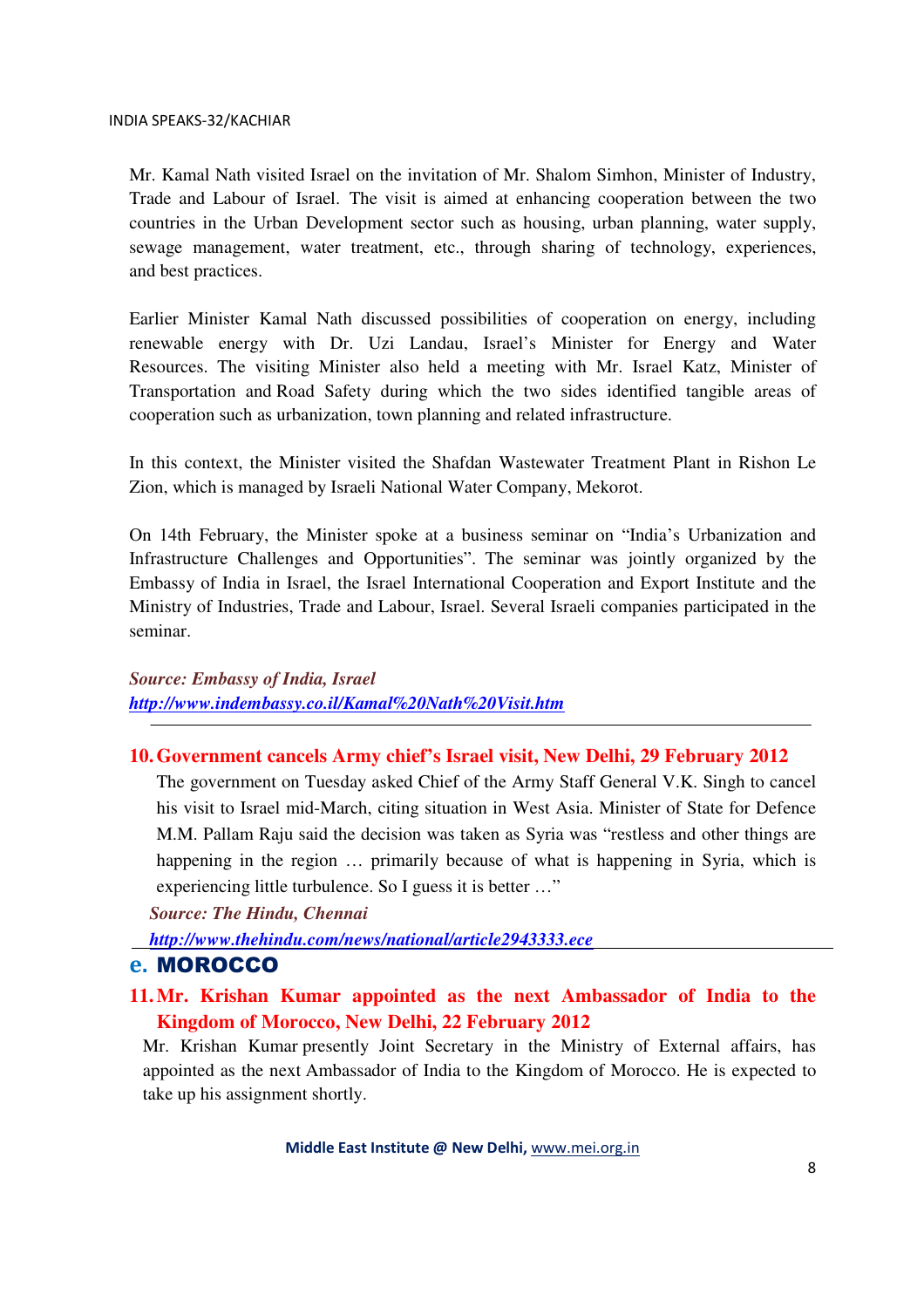*Source: Ministry of External Affairs, New Delhi http://www.mea.gov.in/mystart.php?id=530219044*

### f. Oman

### **12.Press Release, Embassy of India, Muscat, 19 February 2012**

All Indian expatriates, resident in and in-bound to the Sultanate of Oman are hereby advised to get documents issued in India attested/apostilled by the Ministry of External Affairs, New Delhi or its designated authority with immediate effect. This has become mandatory now that both Republic of India and the Sultanate of Oman are member states of the Apostille Convention (1961).

The indicative list of documents issued in India which are required to be apostilled include birth/death/marriage certificates, driving licenses, Affidavits, Power of Attorney, documents and educational documents like degree, diploma, matriculation and secondary level certificates, etc. The documents already attested by authorities in India/ Embassy of India Muscat are not required to be apostilled again.

The Ministry of External Affairs, India is the nodal Ministry for consular legalization and Apostille of documents for use abroad. The Attestation Cell in the Ministry of External Affairs will accept pre-authenticated documents at the counter from 0930 to 1230 hours on all working days i.e. Monday to Friday. The attested/apostilled documents will be returned same day between 1600hrs to 1730 hrs.

The service is being provided by the Ministry of External Affairs, New Delhi at the following locations:

| (1) | Delhi   | Ministry of External Affairs<br>(Consular, Passport & Visa Division),<br>Attestation Cell, Patiala House Annexe,<br>Tilak Marg, New Delhi-110011.<br>Telefax: 011-2338-7931<br>Email: sooi@mea.gov.in,usexoi@mea.gov.in |
|-----|---------|-------------------------------------------------------------------------------------------------------------------------------------------------------------------------------------------------------------------------|
| (2) | Chennai | Ministry of External Affairs Branch<br>Secretariat, 68, College Road, E.V.K.<br>Sampath Mallaligai, 7 <sup>th</sup> Floor,<br>Numgambakkam, Chennai<br>$-600006$ .                                                      |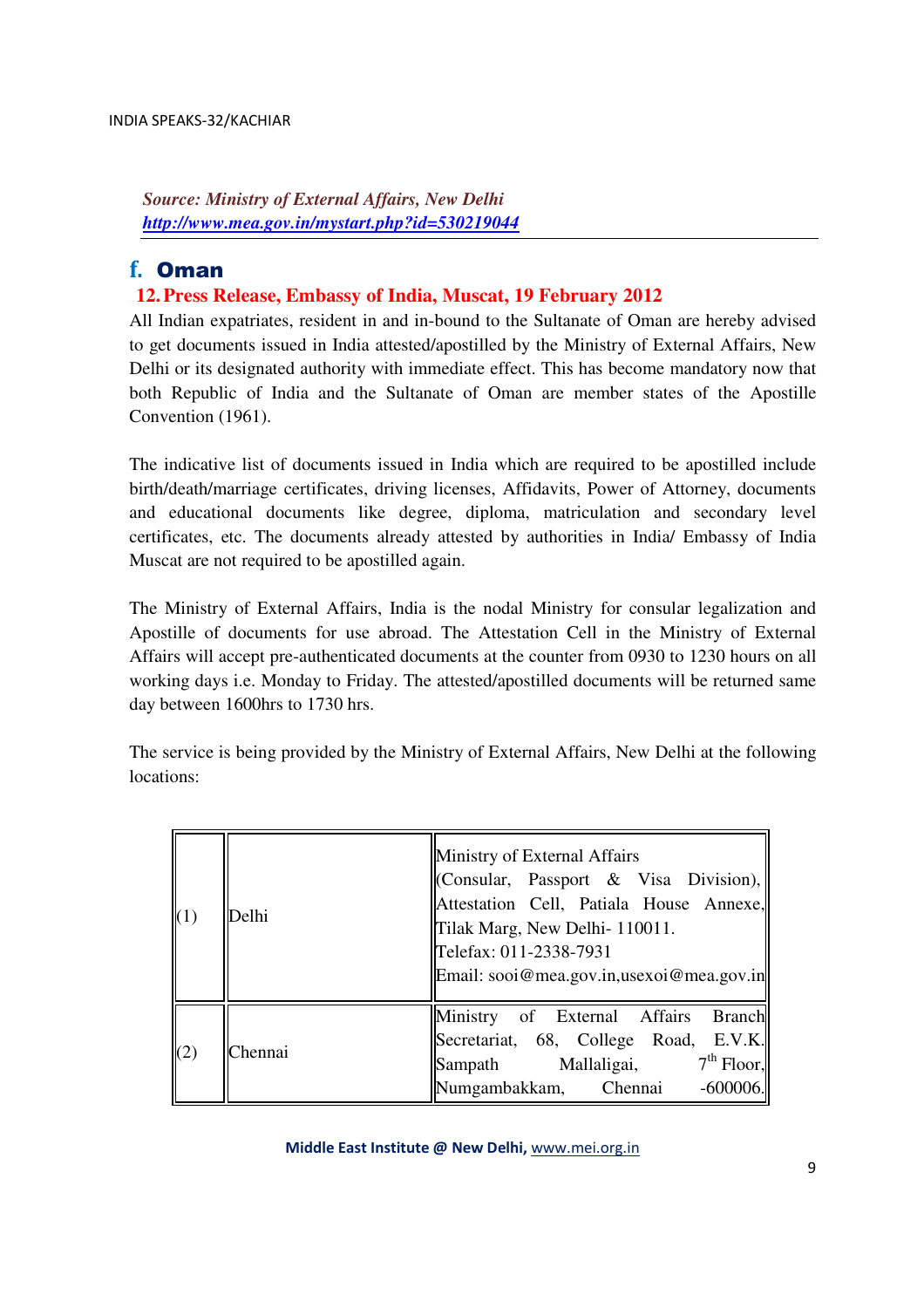|     |           | Phone: 044-28252200, 28251323                 |
|-----|-----------|-----------------------------------------------|
|     |           | Fax: 044-28251034                             |
|     |           | Email: usbs.chennai@mea.gov.in                |
| (3) | Hyderabad | Ministry of External Affairs Branch           |
|     |           | Secretariat, B-Block, Room No.<br>$310-$      |
|     |           | 312, Andhra Pradesh Secretariat, Hyderabad-   |
|     |           | 500022                                        |
|     |           | Phone: 040-23456051,                          |
|     |           | Fax: 040-23451244                             |
|     |           | Email: hobs.hyderabad@mea.gov.in              |
| (4) | Kolkata   | Ministry of External Affairs Branch           |
|     |           | Secretariat, 2, Ballygunge, Park Road,        |
|     |           | Kolkata-700019                                |
|     |           | Phone: 033-22879701, 22802686,                |
|     |           | Fax: 033-22879703,                            |
|     |           | Email: meacal@dataone.in                      |
| (5) | Guwahati  | Ministry of External Affairs<br><b>Branch</b> |
|     |           | Secretariat, House No. 307, Beltola, Basistha |
|     |           | Guwahati-781028.<br>Road,                     |
|     |           | Phone: 0361-2229155, 2229156,                 |
|     |           | Fax: 0361-2229157                             |
|     |           | Email: hobs.guwahati@mea.gov.in               |
| (6) | Goa       | Passport Office, Goa                          |
|     |           | Phone: 0832-2437602 (General)                 |
|     |           | Fax: 0832-2437603                             |
|     |           | E-mail: rpo.panaji@mea.gov.in                 |

Procedure: All original documents requiring attestation/apostille should be pre authenticated by the designated agencies in the State from where the document has been issued. The Ministry of External Affairs, India attests/apostilles the documents on the basis of the signature of the designated signing authorities of the State Government/Union Territory/Chambers of Commerce. The details of the Regional Authentication Centre (RACs) in the States/UTs from where the documents should first be authenticated are atwww.indemboman.org under 'Consular Services'. Only original documents are legalized/apostilled and not the photo copies.

In case of personal documents, Home Department/General Administration Department of respective States is the designated authorities for pre-authentication.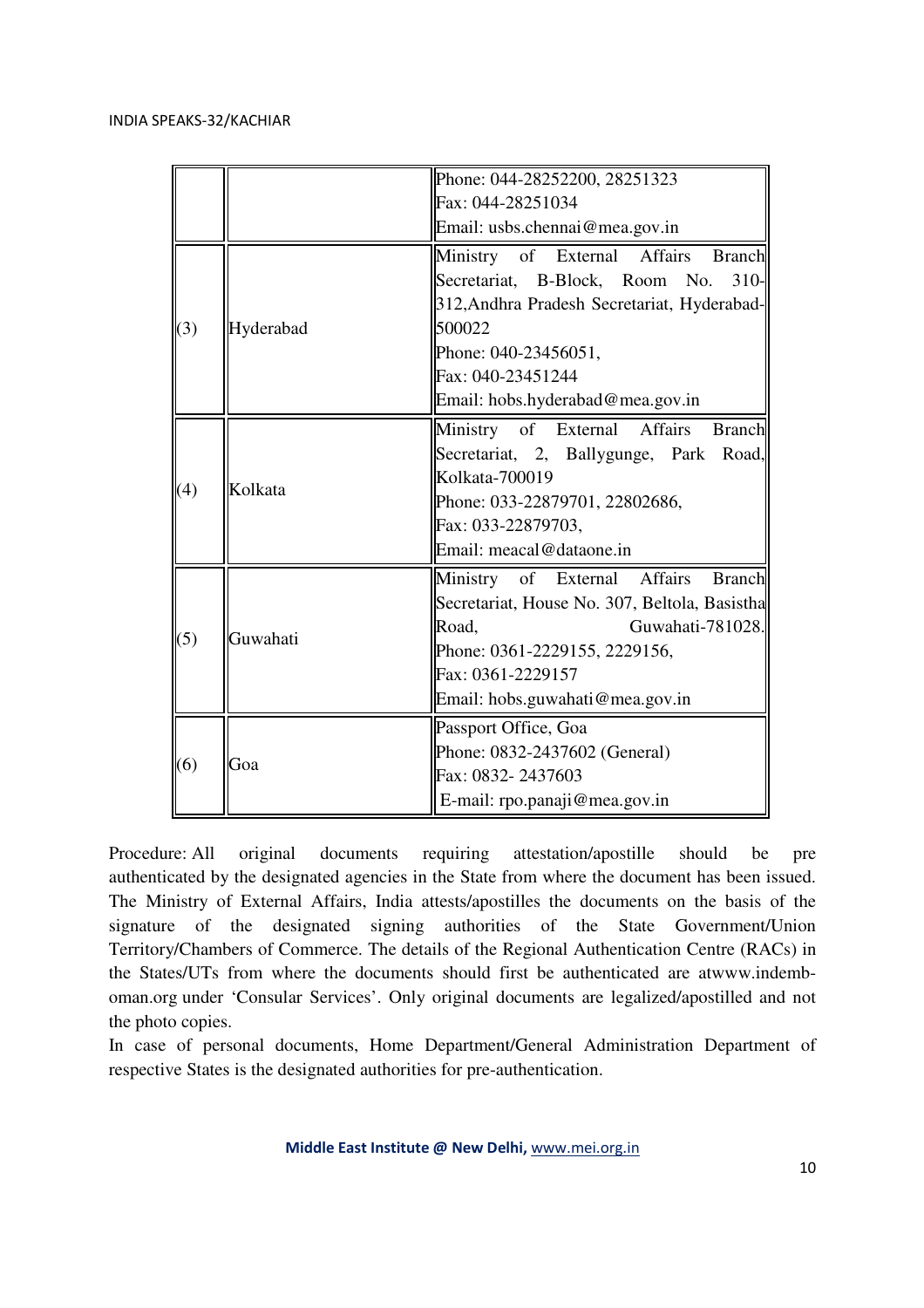In case of educational documents, the documents should first be authenticated by the Education Department of the concerned State Government/Union Territory. In case of commercial documents, these are to be pre-authenticated by the respective Chambers of Commerce in India before these can be attested/apostilled by the Ministry of External Affairs.

The following supporting documents are to be submitted along with the original document. (i) A Photo copy of the document to be attested/apostilled, and (ii) A Photocopy of the Passport of the person whose document is required to be legalized/apostilled.

Fee for Apostille: A fee of Rs. 50/- is payable by means of Postal Order drawn in favour of Pay & Accounts Officer (PAO), Ministry of External Affairs, New Delhi, for Apostille on each document. Documents requiring attestation/apostillisation should be submitted personally or through an authorized representative at the counters of the above-mentioned offices. In no case, the documents may be sent for attestation/apostillisation by post/courier.

The documents apostilled by the Ministry of External Affairs of India and its designated authorities are no longer required to be submitted at the Embassy of India, Muscat for attestation.

Likewise, the documents issued by the authorities of the Sultanate of Oman to be used in India are required to be apostilled by the Ministry of Foreign Affairs of the Sultanate of Oman. These documents include experience certificates, salary certificates, other commercial documents etc. Once the documents are apostilled by the Ministry of Foreign Affairs of the Sultanate of Oman, there is no need for further attestation by the Embassy of India, Muscat.

*Source: Embassy of India, Muscat, http://www.indemb-oman.org/pr\_apostille.asp* 

### g. SAUDI ARABIA

### **13.Defence Minister A K Antony to Visit Saudi Arabia, New Delhi, 11 February 2012**

Defence Cooperation between India and Saudi Arabia is set to get a big boost with the Defence Minister Mr. AK Antony embarking on a two- day visit to Riyadh, beginning Monday. This is going to be the first ever visit by an Indian Defence Minister to Saudi Arabia.

Mr. Antony will be accompanied by a high level delegation including the Defence Secretary Mr. Shashi Kant Sharma, Vice-Chief of Army Staff Lt Gen SK Singh, Deputy Chief of Naval Staff Vice Admiral Satish Soni and Air vice Marshal MR Pawar.

In Riyadh, Mr. Antony will hold discussions with his counterpart Prince Salman bin Abdul Al Saud, besides meeting other leaders.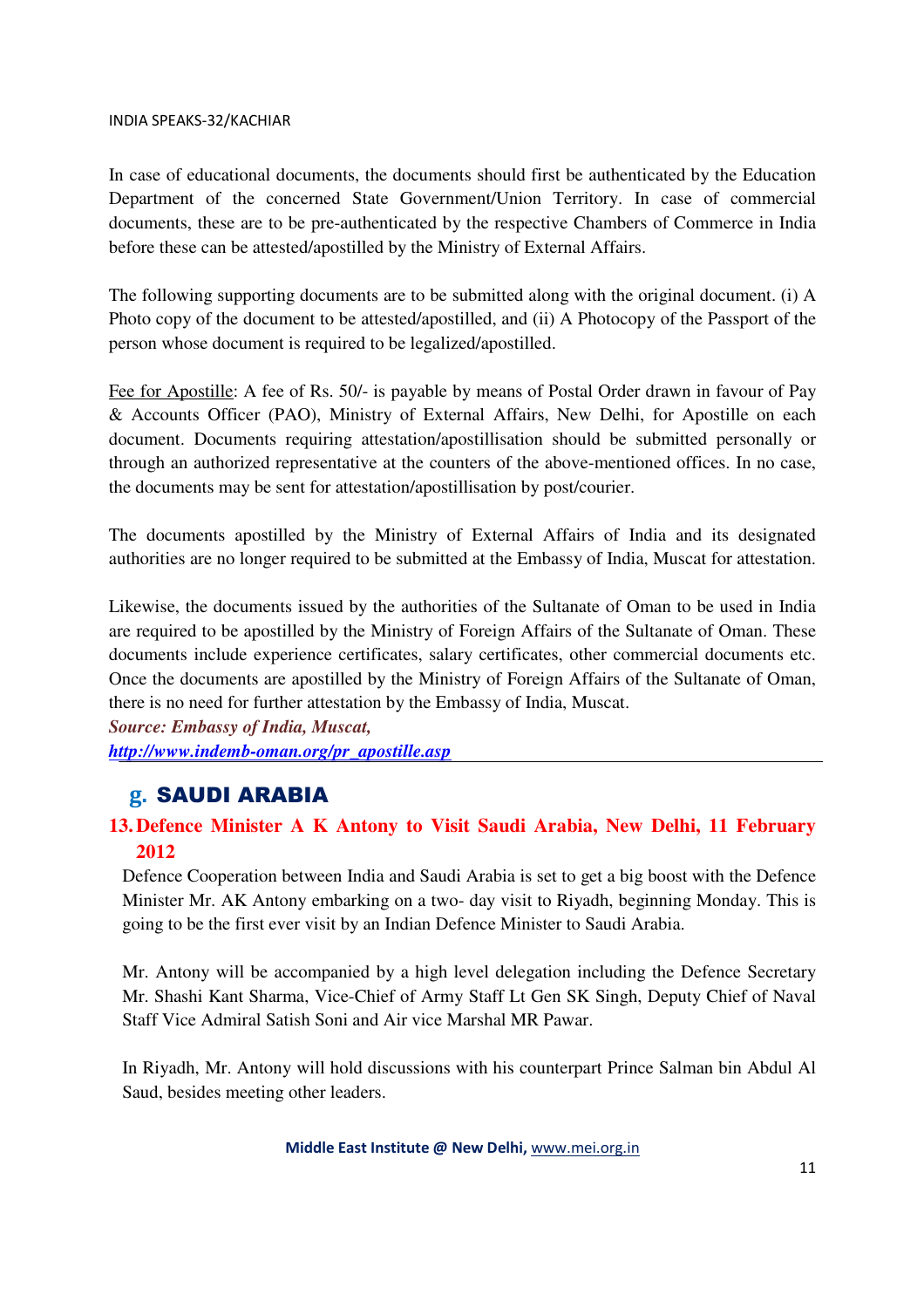Current defence cooperation between the two countries includes training exchanges, ship visits and high level visits. The visit of Mr. Antony is expected to enable both sides to engage in discussions on areas where such cooperation can be expanded to mutual benefit.

Mr. Antony will also be interacting with representatives of the Indian community in Saudi Arabia.

### *Source: Press Information Bureau of India, New Delhi http://pib.nic.in/newsite/PrintRelease.aspx?relid=80260*

**14.Advisory for Indians in the Kingdom of Saudi Arabia, Riyadh, 14 February 2012** 

All Indian nationals residing in the Kingdom are hereby advised to follow/adhere to the prevailing rules and regulations of the country particularly on dress code and behaviour. It may be noted that holding Public function of any nature needs prior approval of the concerned local authorities. No public event should be organized without such permissions to avoid problems and consequences.

#### *Source: Embassy of India, Riyadh*

*http://www.indianembassy.org.sa/Content.aspx?ID=790&PID=691*

### **15.Embassy of India, Riyadh starts visa services from Dammam, Riyadh, 14 February, 2012**

Embassy of India is pleased to announce the commencement of visa services from its outsourced outlet at Dammam. The introduction of visa services from Dammam will help Saudi nationals and other visa seekers from the Eastern Province to take visa from Dammam itself.

The Office of M/S VFS will accept applications from Saturday to Wednesday from 8.30 AM to 3 PM.

Saudi nationals and foreigners living in the Eastern Province can now go to VFS's Outlet at Al Rasheed Al Muthlaq Building, 19<sup>th</sup> Cross, Musthashfa Street, Al Adama, Dammam.

Phone Number: 038285441 for applying and receiving Visa. . *Source: Embassy of India, Riyadh http://www.indianembassy.org.sa/Content.aspx?ID=790&PID=691*

### **16.India-Saudi Arabia Defence tie poised for a major boost: Antony, Riyadh, 14 February 2012**

Ahead of his talks with his Saudi Counterpart on defence cooperation, the Defence Minister Mr. AK Antony called on King Abdullah bin Abdul Aziz Al Saud in Riyadh yesterday.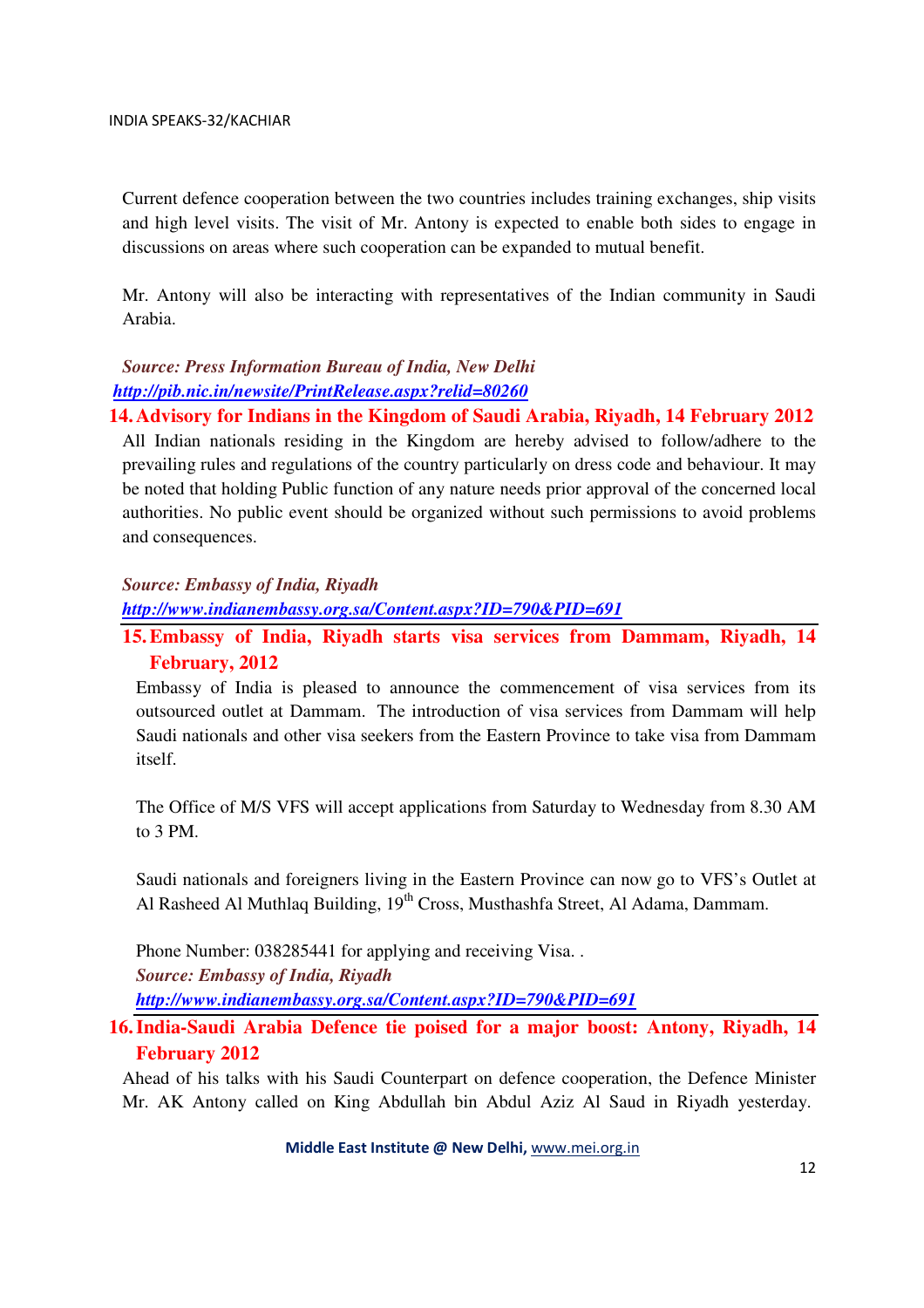The meeting, which took place shortly after the arrival of Mr. Antony in Riyadh, lasted thirty minutes.

During the meeting, the two leaders expressed satisfaction that both the countries are pursuing enhanced cooperation in pursuit of the strategic partnership, especially in security, defence, economic and political fields.

Displaying enormous warmth, King Abdullah fondly remembered the role played by Prime Minister Dr. Manmohan Singh to India-Saudi Arabia Relations. He recalled his visit to India in 2006 when the Delhi Declaration was signed setting forth the vision for the two countries to cooperate in various fields. The reciprocal visit by the Prime Minister Dr. Manmohan Singh to the Kingdom in 2010 raised the level of bilateral engagements to strategic level by signing the Riyadh Declarations. King Abdullah offered all assistance, including additional supply of crude oil, should India require the same. He expressed eagerness to strengthen relations with India. King Abdullah condemned all forms of terrorism. He paid rich tributes to émigré Indians who have played a significant role in enriching the economy and the social life of Saudi Arabia.

Mr. Antony hoped that his discussions with Prince Salman and Prince Khalid today will lead to specific initiatives to deepen the defence exchanges to the benefit of both the countries.

Mr. Antony said the current situation in the Gulf region is cause for great concern for India and he hoped that the crisis in the region will be resolved through peaceful dialogue.

#### **Indian Community**

Later addressing the Indian Community, Mr. Antony described the Kingdom of Saudi Arabia as an important strategic partner of India in the region. He said the Gulf Region has an immense importance in our foreign policy. It provides more than half of our total crude oil imports. The region is perhaps the largest trading partner of India with the total two way trade of over \$130 billion in 2010-11. Mr. Antony said over 6 million Indians live and works in the region and we appreciate the assistance of their host governments towards their safety and well-being.

Talking about India's economic successes, he said, this has been achieved within the framework of our democratic and secular order.

"In this order, every Indian enjoys freedom to pursue his beliefs and aspirations and has rights to ensure he can realize his dreams with the assurance that the State will protect his unique identity and individuality. But with these freedoms and rights, we have the corresponding responsibility of ensuring that all our actions take place within the framework of the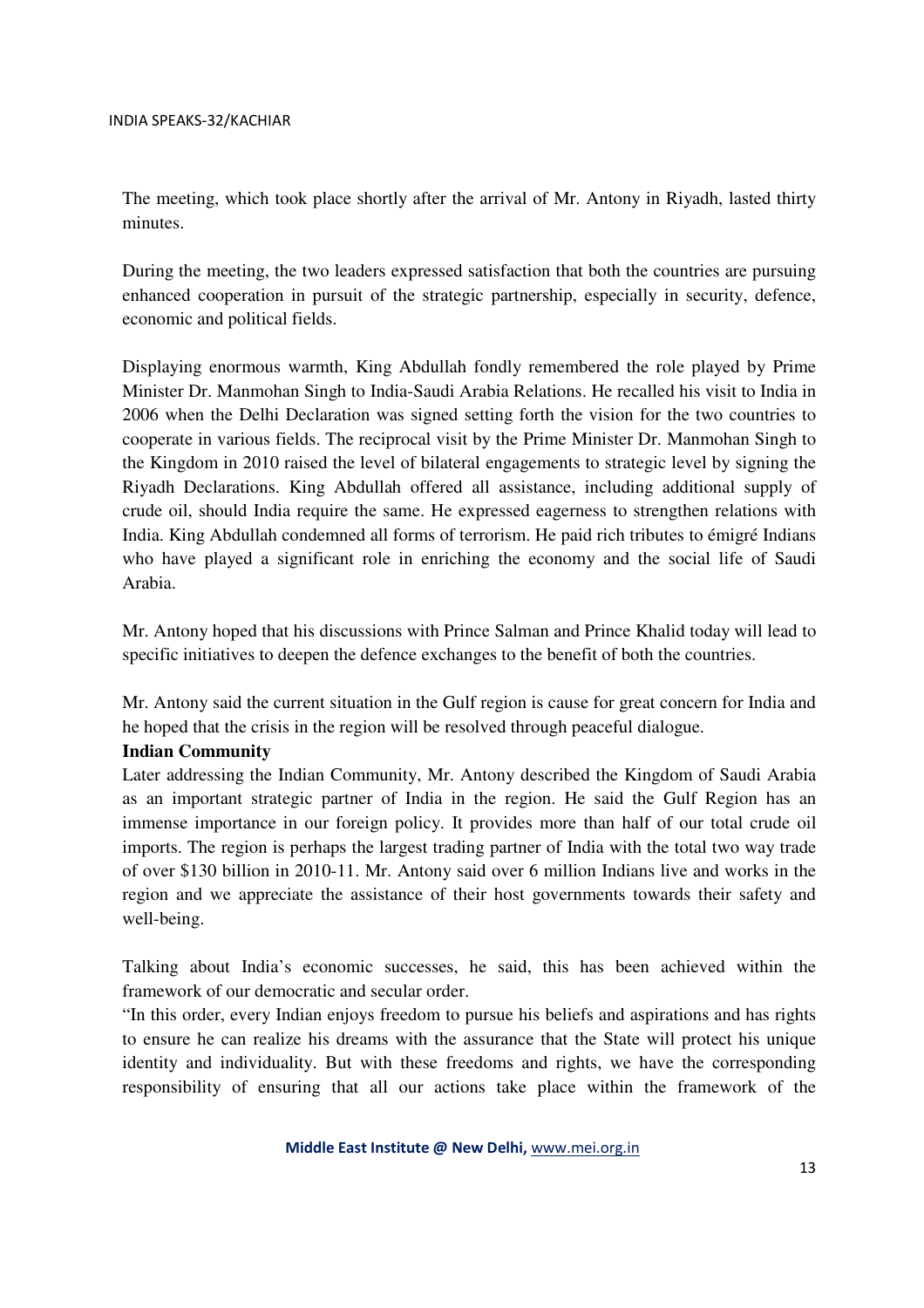Constitution and promote the interests of our nation. Though major challenges still remain, it is a matter of satisfaction for all of us that our Constitution remains the guardian of our nationhood and our national values", he said.

The Defence Minister, who is on a two-day visit to Riyadh, said, India, is working closely with all countries in the Gulf region in a coordinated manner to combat terrorism and for anti-piracy measures. Mr. Antony expressed confidence that his visit will give a 'new substance and direction' to Indo-Saudi defence ties, which constitute an important component of the emerging strategic partnership between the two countries.

*Source: Press Information Bureau of India, New Delhi http://pib.nic.in/newsite/PrintRelease.aspx?relid=80295*

**17.India and Saudi Arabia agree to set up a Joint Committee on Defence Cooperation, New Delhi, 15 February 2012** 

To give a boost to the defence ties between the two countries, India and Saudi Arabia have decided to set up a Joint Committee on Defence Cooperation to work out the contours of the relationship. The decision was taken at the delegation level talks between the two countries in Riyadh on Tuesday.

The Indian delegation was led by the Defence Minister Mr. AK Antony and the Saudi delegation by his counterpart Prince Salman Bin Abdul Aziz Al Saud. The Saudi Deputy Minister of Defence Prince Khalid Bin Sultan and senior functionaries of the Saudi Military organizations also attended the meeting. The Indian delegation included the Defence Secretary Mr. Shashi Kant Sharma, the Indian Ambassador Mr. Hamid Ali Rao, Vice-Chief of Army Staff Lt Gen SK Singh, Deputy Chief of Naval Staff Vice Admiral Satish Soni and Air vice Marshal MR Pawar.

The proposed Committee will evolve plans for cooperation in numerous areas including signing of an MoU on defence cooperation, high level reciprocal visits at all levels- political, official and Services, ship visits and conducting Passage Exercises during such visits. The Committee will also explore the possibility of signing a MoU on cooperation in hydrography, increased participation in training programmes on both sides and examine the possibility of cooperation in defence industries. Mr. Antony's suggestion for the visit of a delegation from Saudi Arabia to see our defence production facilities in near future was accepted by Prince Salman. The latter also accepted an invitation from Mr. Antony to visit India later this year. Expressing concern at the spread of piracy in the Indian Ocean Region, Mr. Antony's

suggestion that the navies of the two countries could explore practical cooperation in the fight against piracy and an active role of the Royal Saudi Navy in the Indian Ocean Naval Symposium (IONS) construct were readily accepted by Prince Salman.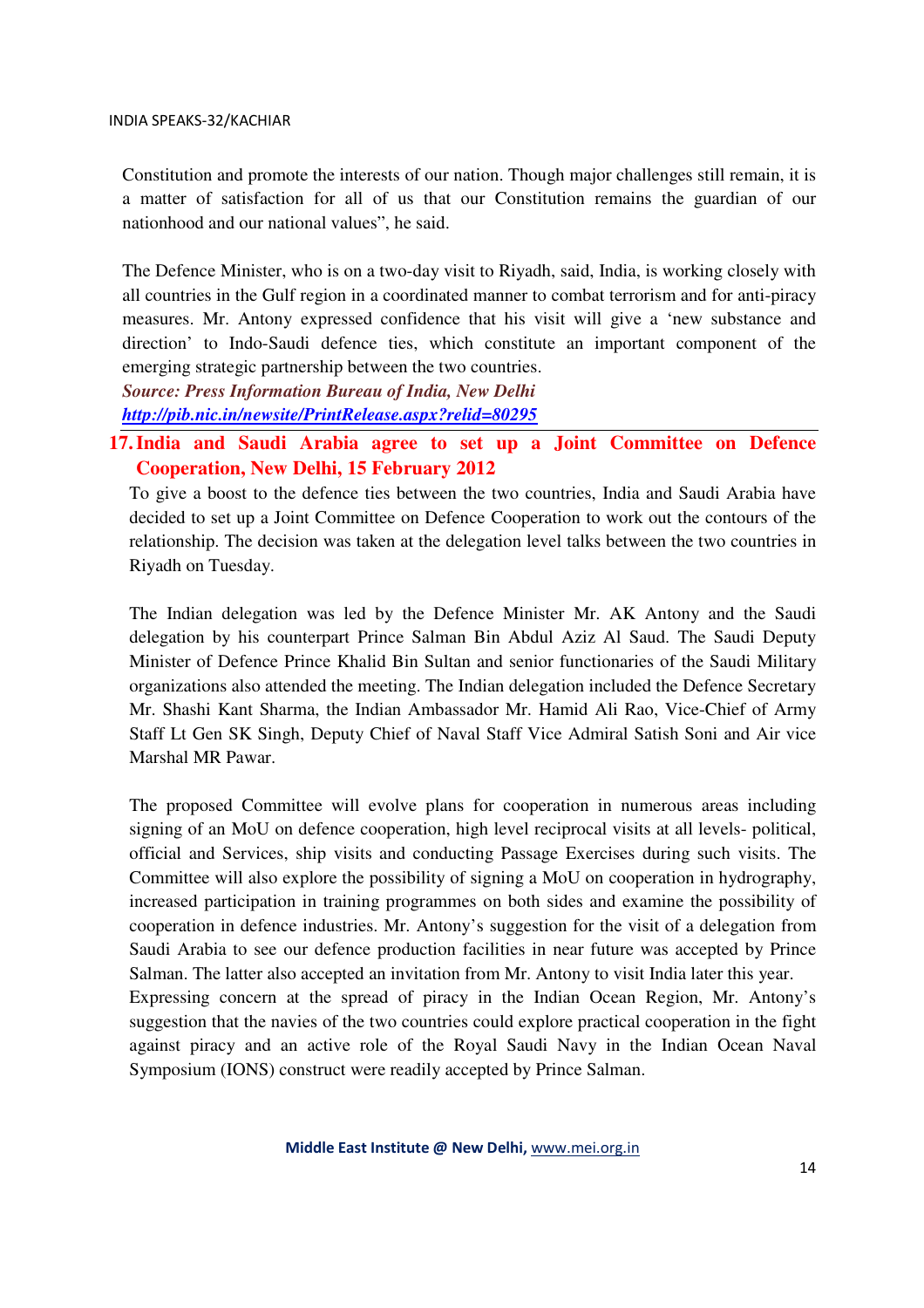Reviewing the security situation in the Gulf Region, the two sides agreed that all issues need to be settled through peaceful dialogue.

Earlier, on his arrival at the Defence Ministry Headquarters in Riyadh, Mr. Antony was presented an Inter-Services Guard of Honour. Prince Khalid also hosted a lunch in honour of the visiting delegation.

Mr. Antony returned home late last night. *Source: Press Information Bureau of India, New Delhi* 

*http://pib.nic.in/newsite/PrintRelease.aspx?relid=80322*

### **18.Team of the Embassy of India, Riyadh is visiting Al- Khobar and Qatif jails, Riyadh, 17 February 2012**

A team of the Embassy of India, Riyadh is visiting Dammam, Al-Khobar and Qatif jails on 18-19 February 2012 to meet Indian inmates in the jails to ascertain their welfare and also to issue Emergency Certificate to those who have completed their Jail term.

*Source: Embassy of India, Riyadh* 

*http://www.indianembassy.org.sa/Content.aspx?ID=790&PID=691*

#### **19.Rajya Sabha Chairman will be visiting Saudi Arabia, 22 February 2012**

Hon'ble Deputy Chairman of Rajya Sabha Mr. K. Rahman Khan will be visiting the Kingdom of Saudi Arabia to attend the G-20 Speakers' Consultations in Riyadh, from 24-26 February, 2012. He will be accompanied by a 3 member delegation.

*Source: Embassy of India, Riyadh* 

*http://www.indianembassy.org.sa/Content.aspx?ID=790&PID=691*

### **20.India and Saudi Arabia Discuss Enhancing Cooperation in Oil Sector, New Delhi, 23 February 2012**

Prince Abdul Aziz Bin Salman Bin Abdulaziz, Assistant Minister for Petroleum Affairs, Saudi Arabia held bilateral discussions with Mr. R.P.N. Singh, Minister of State for Petroleum & Natural Gas here today, on matters of bilateral cooperation in the oil and gas sector. Mr. Singh led the Indian side while Prince Abdul Aziz Bin Salman Bin Abdulaziz led the Saudi side during the delegation-level talks under the India-Saudi Arabia Energy Consultations. The Indian delegation included senior officials of the Ministry of Petroleum & Natural Gas and CEO's of IOCL, ONGC, BPCL, HPCL and EIL.

After the delegation level talks, the Assistant Minister from Saudi Arabia also called on Mr. S. Jaipal Reddy, Minister for Petroleum & Natural Gas and held discussions on wide ranging issues related to cooperation in the hydrocarbons sector between the two countries.

The two sides discussed the World Oil Outlook, especially the growing demand for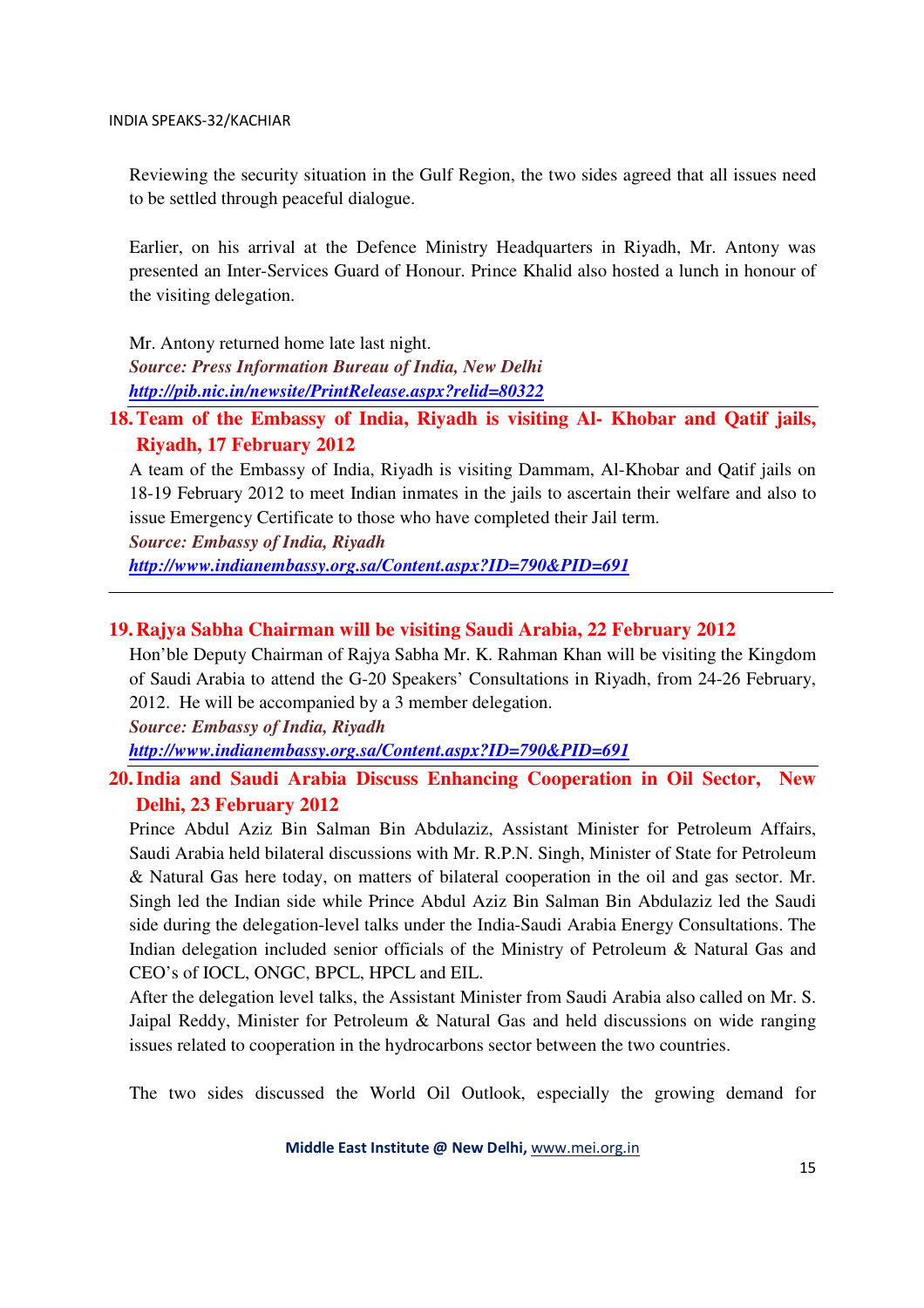hydrocarbons in Asia and India during the delegation level talks. Mr. R.P.N. Singh conveyed India's requirement of incremental quantities of Saudi Arabian oil imports in the years ahead considering the ongoing expansion in India's refining capacity. The Indian side also conveyed its growing requirement of LPG (Butane and Propane) considering the accelerated expansion of LPG coverage in the country's rural areas under the Rajiv Gandhi Gramin LPG Vitran Yojana (RGGLVY). India imports nearly 2 million tones of LPG from Saudi Arabia. Other related issues such as the imposition of arbitrary cuts imposed by Saudi ARAMCO on supply of Butane and Propane from time to time, MRPL's request for supply of crude oil on the basis of parent company guarantee instead of letter of credit, etc. were taken up with the Saudi side.

India invited Saudi participation in upcoming investment opportunities in its petroleum upstream and downstream sector including OPaL's Petrochemical project at Dahej and OMPL's Petrochemical project at Mangalore. An offer was made to the Saudi side for considering equity participation in these projects as a strategic investor. Other proposed investment opportunities such as IOC's LNG project at Ennore, BPCL's LNG terminal at Kochi, HPCL's grass-root refinery in Vizag and IOC's petrochemical plant at Paradip were also discussed.

Since both Saudi Arabia and India are prominent actors in the International Energy Forum (IEF) comprising 88 countries, which is the world's principal vehicle for the ongoing global energy dialogue, several issues related to the IEF were also discussed.

Acknowledging India's importance as one of the fastest growing markets in the world, Saudi Arabia expressed its readiness to engage India and fulfil its energy requirements on a longterm basis. The Saudi side assured affirmative consideration of India's request for larger quantities of crude oil and LPG while also agreeing to look into the issues raised by India relating to the hydrocarbon trade and investment between the two countries.

The discussions between Saudi Arabia, a leading producer of crude oil and India, the world's 4th largest oil importer are significant as they come at a time of heightened uncertainty in the international oil markets. Saudi Arabia supplied 27 million metric tons of crude oil to India during 2010-11, making it India's largest crude oil supplier.

*Source: Press Information Bureau of India, New Delhi http://pib.nic.in/newsite/PrintRelease.aspx?relid=80479*

### h. SYRIA

**21.Explanation of Vote by Ambassador Hardeep Singh Puri, Permanent Representative of India to United Nations on Security Council Resolution on Syria, New York, 4 February 2012**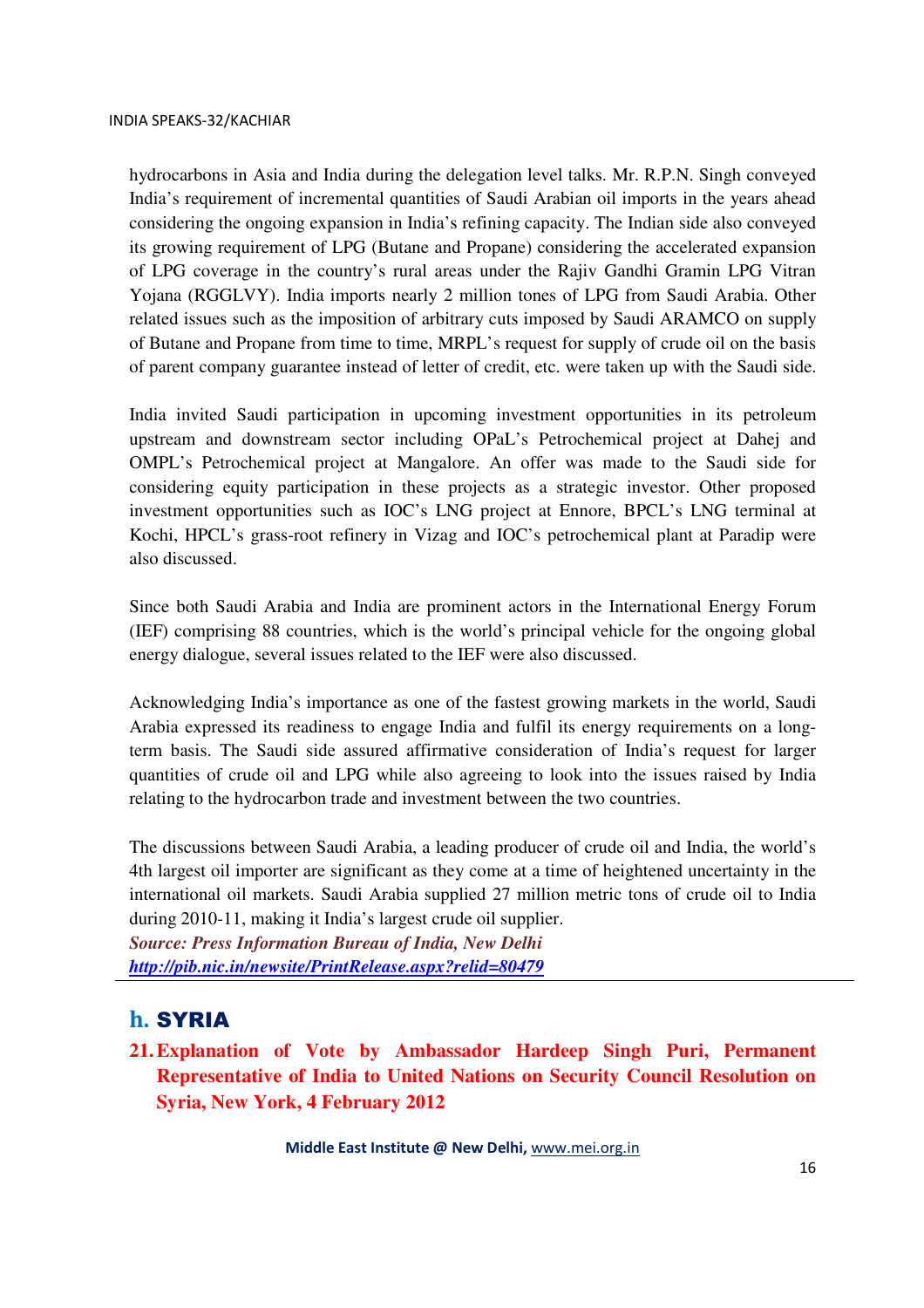Thank you, Mr. President.

I want to start by congratulating you on assuming the Presidency of the Security Council for the month of February. My delegation and I look forward to working with you to make your presidency extremely successful. I had an opportunity, in an earlier incarnation, to have visited your beautiful country. I would also like to take this opportunity to compliment South Africa, Ambassador Baso Sangqu and his team, for their very wise and able stewardship of the Council during January.

Mr. President, the Syrian Arab Republic has historically played an important role in the Middle East. Prolonged instability and unrest in Syria have implications for peace and stability in the wider region.

India is concerned with the present situation in Syria that has resulted in the deaths of thousands of civilians and security forces personnel over the last ten months. Therefore, since the beginning of the protest, we have called for a peaceful and inclusive political process to address the grievances of all sections of Syrian society.

We strongly condemn all violence, irrespective of whoever the perpetrators are. We also condemn all violations of human rights. India holds the rights of expression and peaceful assembly among the fundamental values that should be respected, while ensuring stability and security of the society.

India has conveyed this message to the Syrian leadership, both bilaterally as well as along with its IBSA partners. We have impressed upon the Syrian side to abjure violence and pay heed to the aspirations of the people of Syria. This message was also contained in the Council's PRST issued in August 2011 under India's Presidency.

We are firmly of the view that a political process for resolution of the present crisis should be led by the Syrians themselves. We believe that the main role of the international community, including this Council, is to facilitate engagement of the Syrian Government with all sections of Syrian society for an inclusive political process, taking into account the legitimate aspirations of all Syrians while ensuring respect for the country's sovereignty, unity and territorial integrity.

We note that the resolution enjoins upon the government to protect its population, indicating that it should have the capacity to do so.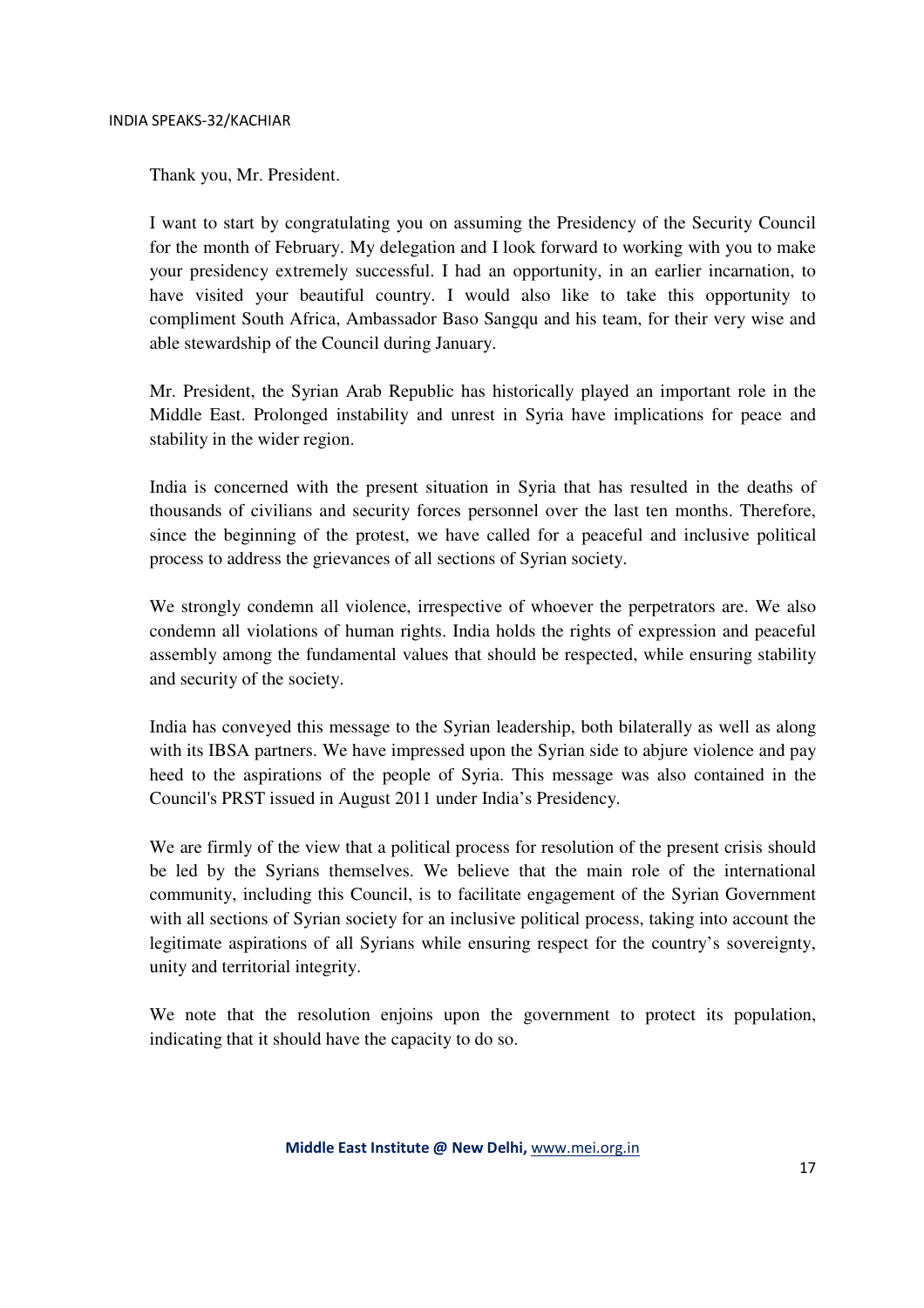The League of Arab States, as an important regional organization, should play its required and historic role in promoting political dialogue among the Syrian parties. In this context, we welcomed the deployment of the League's Observer Mission across several areas in the country which had a calming effect on the level of violence and provided a more accurate picture of developments. We hope that this Mission can be resumed soon.

Our support for the Resolution is in accordance with our support for the efforts by the Arab League for a peaceful resolution of the crisis through a Syrian-led inclusive political process. We note that the resolution expressly rules out any measures under Article 42 of the Charter and calls for serious political dialogue between the Syrian government and the whole spectrum of the opposition under the auspices of the League of Arab States. We believe that the leadership of Syria is a matter for the Syrian people to decide. It would be necessary for all opposition forces in Syria to peacefully engage in constructive dialogue with the authorities. We hope that this will create a new environment for peace and facilitate a political process. This political dialogue should build upon the political reforms already announced by the Syrian leadership with necessary changes so that they find acceptance among all sections of Syrian society.

Thank You. *Source: Ministry of External Affairs, New Delhi http://www.mea.gov.in/mystart.php?id=530118976*

### **22. Statement by Mr. Vinay Kumar, acting Permanent Representative at the plenary meeting of the United Nations General Assembly on the report of the Human Rights Council, New York, 13 February 2012**

Thank you, Mr. President.

The Syrian Arab Republic has, by virtue of its geographic and strategic location and the genius of its people, played an important role in the Middle East throughout the recorded history. Even in the modern time, Syria's role in the developments in the Middle East cannot be overemphasized. Prolonged instability and unrest in Syria, therefore, have implications for peace and stability in the wider region.

India is deeply concerned with the present situation in Syria that has resulted in the deaths of thousands of civilians and security forces personnel over the last eleven months. We strongly condemn all violence, irrespective of whoever the perpetrators are. We also condemn all violations of human rights. India holds the rights of expression and peaceful assembly among the fundamental values that should be respected, while ensuring stability and security of the society. The problem in Syria being primarily political in nature, India has, from the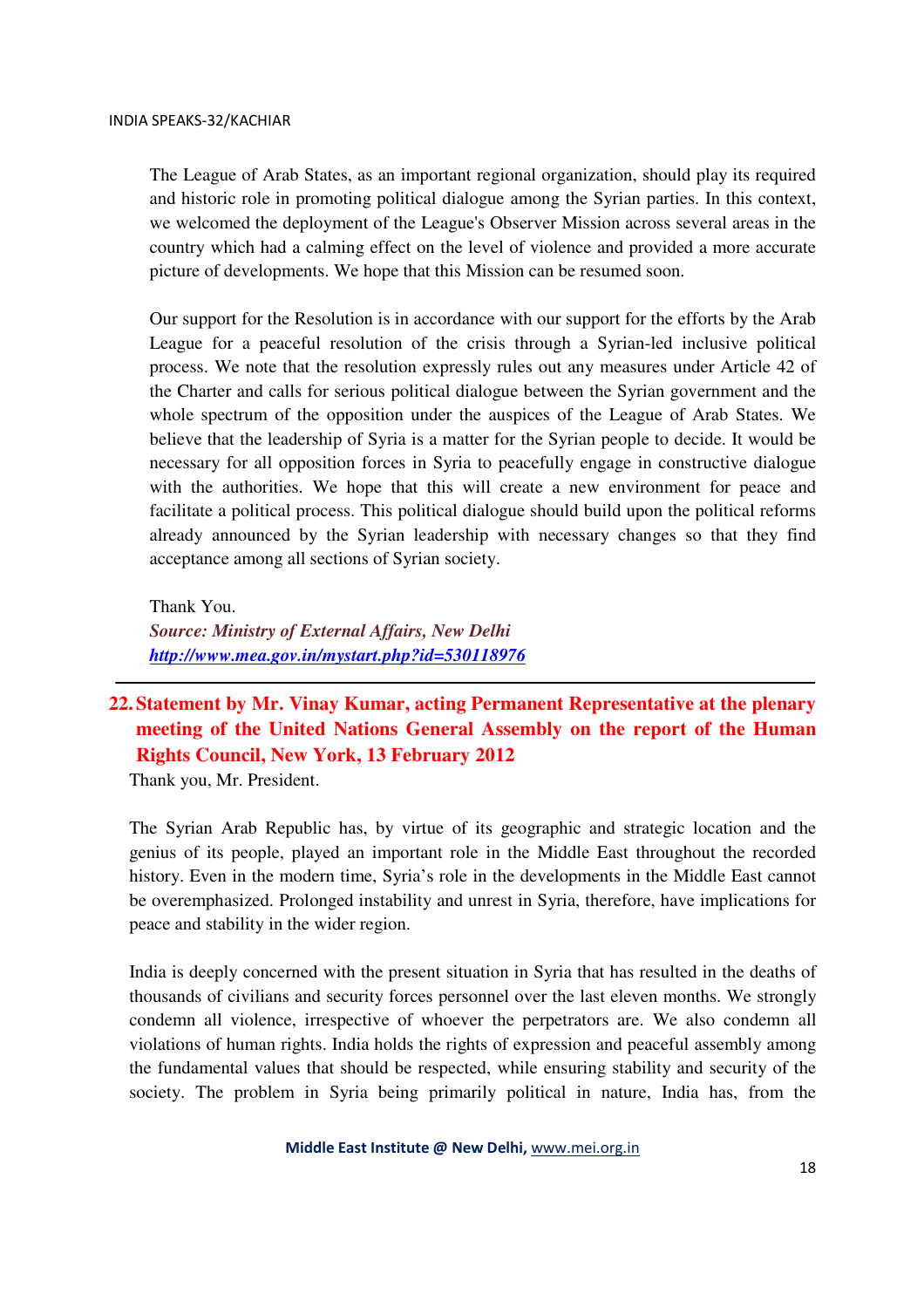beginning of the protests, called for a peaceful and inclusive political process to address the grievances of all sections of Syrian society.

India has conveyed this message to the Syrian leadership, both bilaterally as well as along with its IBSA partners. We have impressed upon the Syrian side to abjure violence and pay heed to the aspirations of the people of Syria.

We are firmly of the view that a political process for resolution of the present crisis should be led by the Syrians themselves. We believe that the main role of the international community is to facilitate engagement of the Syrian Government with all sections of Syrian society for an inclusive political process, taking into account the legitimate aspirations of all Syrians while ensuring respect for the country's sovereignty, unity and territorial integrity.

The League of Arab States, as an important regional organization, should play its required and historic role in promoting political dialogue among the Syrian parties. In this context, we welcomed the deployment of the League's Observer Mission across several areas in the country which had a calming effect on the level of violence and provided a more accurate picture of developments. We have also been supportive of the efforts by the Arab League for a peaceful resolution of the crisis through a Syrian-led inclusive political process. We support the League's call for serious political dialogue between the Syrian government and the whole spectrum of the opposition under the auspices of the League of Arab States. We believe that the leadership of Syria is a matter for the Syrian people to decide.

In conclusion, Mr. President, we think that for an expeditious resolution of the problem in Syria, the League of the Arab States should facilitate peaceful engagement of all opposition forces in Syria in constructive dialogue with the authorities. We hope that this will create a new environment for peace and promote a political process. This political dialogue should build upon the political reforms already announced by the Syrian leadership with necessary changes so that they find acceptance among all sections of Syrian society.

Thank you.

*Source: Permanent mission of India to United Nations, New York http://www.un.int/india/2012/ind1988.pdf*

**23. Statement by Ambassador Hardeep Singh Puri, Permanent Representative of India to United Nations, in explanation of vote on the United Nations General Assembly Resolution on Syria, New York, 16 February 2012**  Thank You Mr. President.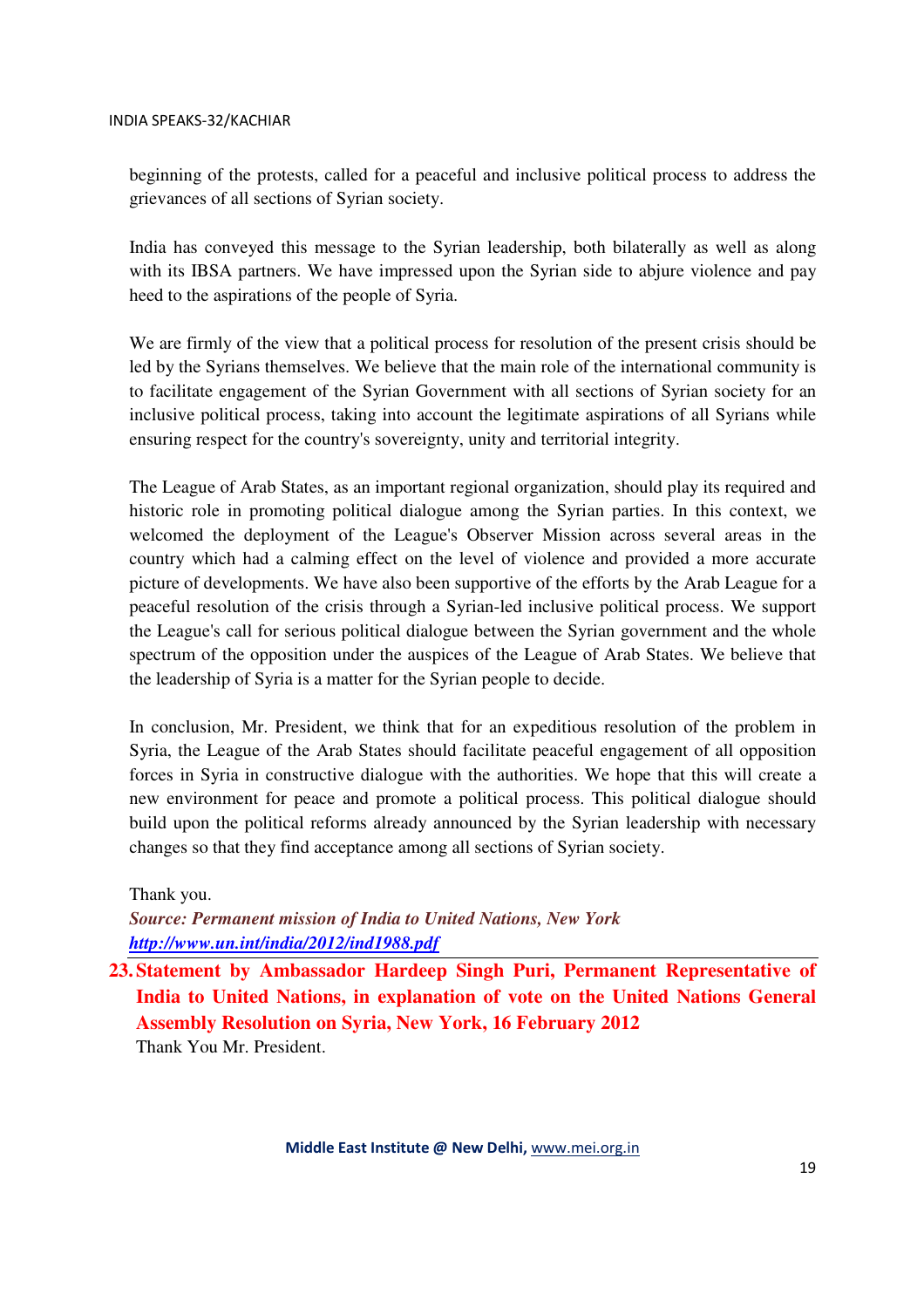Since the beginning of the crisis in Syria in March last year, India has been concerned at its implications within and outside Syria. We have been mindful of the important role that the Syrian Arab Republic has historically played in the Middle East. We think that prolonged instability and unrest in Syria have serious implications for peace and stability in the wider region. We have, therefore, since the beginning of the protests, called for a peaceful and inclusive political process to address the grievances of all sections of Syrian society.

We strongly condemn all violence, irrespective of whoever the perpetrators are. We also condemn all violations of human rights. India holds the rights of expression and peaceful assembly among the fundamental values that should be respected, while ensuring stability and security of society.

India has conveyed this message to the Syrian leadership, both bilaterally as well as along with its IBSA partners. We have impressed upon the Syrian side the urgent need to abjure violence and pay heed to the aspirations of the people of Syria. This message was also contained in the Council's PRST issued in August 2011 under India's Presidency. Unfortunately, the situation has continued to deteriorate. We have also witnessed several terrorist attacks in different parts of the country. Resort to violence by all sides in the crisis remains unabated.

We are firmly of the view that a political process for resolution of the present crisis should be led by the Syrians themselves. We believe that the main role of the international community, including this Assembly, is to facilitate engagement of the Syrian Government with all sections of Syrian society for an inclusive political process, taking into account the legitimate aspirations of all Syrians while ensuring respect for the country's independence, sovereignty, unity and territorial integrity.

The League of Arab States, as an important regional organization, should play its required and historic role in promoting political dialogue among the Syrian parties. Our support for the resolution adopted by this Assembly today is in accordance with our support for the efforts by the Arab League for a peaceful resolution of the crisis through a Syrian-led inclusive political process.

I would, however, like to express our regret at the procedure followed in this assembly during the week in discussing the situation in Syria. Exceptions to established procedures are best avoided to maintain the credibility of any institution. Also, it would do us immense good if there is greater readiness from all quarters to negotiate a text with a view to reaching a consensus.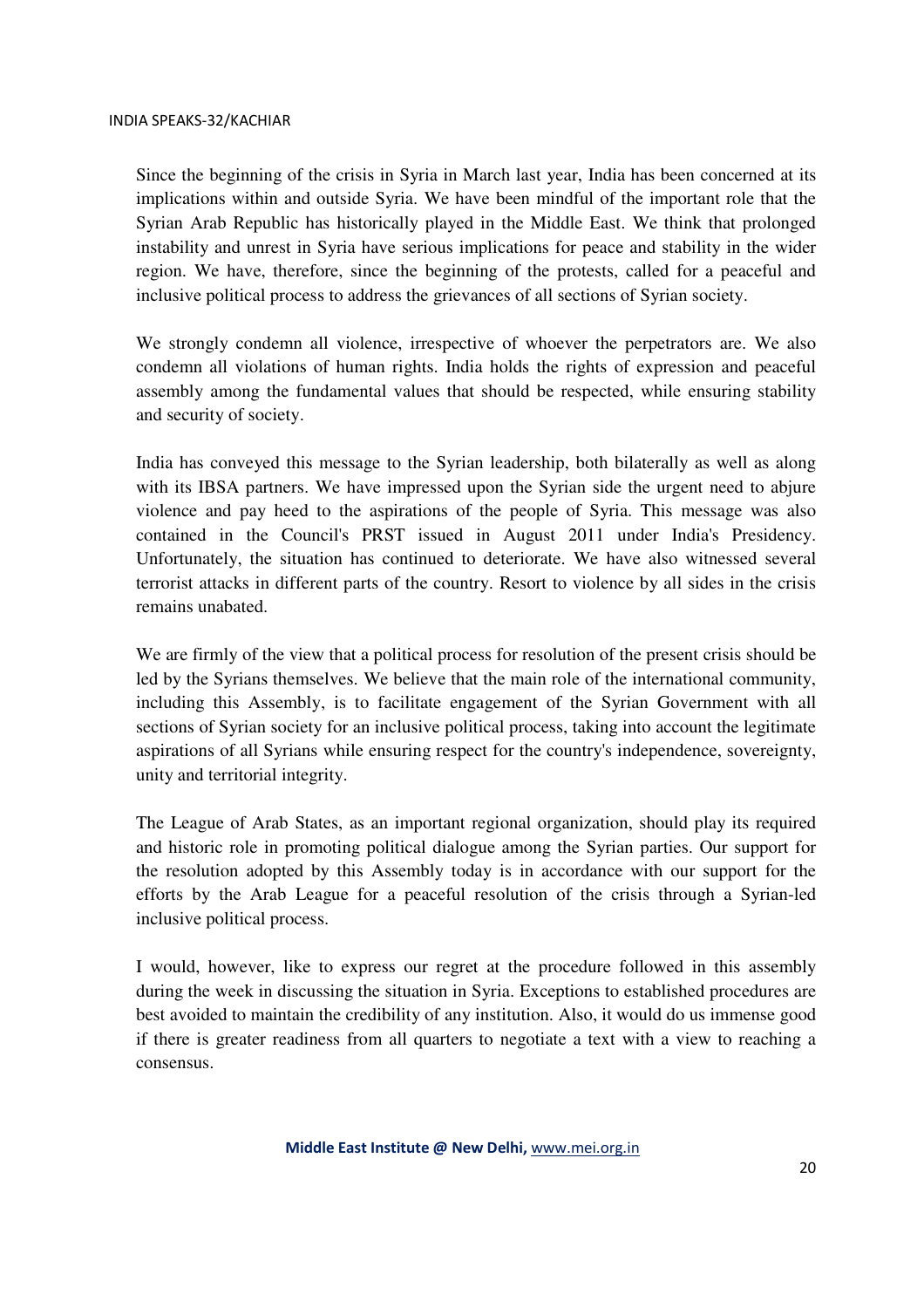Mr. President, my delegation notes that the resolution just adopted expressly reaffirms that all countries should refrain from the threat or use of force against the territorial integrity or political independence of any State or act in any other manner inconsistent with the purposes of the United Nations. The resolution also condemns all violence, irrespective of where it comes from, and calls for serious political dialogue between the Syrian government and the whole spectrum of the opposition under the auspices of the League of Arab States. We believe that the leadership of Syria is a matter for the Syrian people to decide. We call on all opposition forces in Syria to peacefully engage in constructive dialogue with the authorities.

In this connection, Mr. President, we have noted the decision of the Syrian leadership to hold a referendum on a new draft constitution on 26 February and organize multi-party elections within next three months. We hope that this decision will create a new environment for peace and facilitate a political process.

I Thank You.

*Source: Permanent mission of India to United Nations, New York http://www.un.int/india/2012/ind1989.pdf*

## MULTILATERAL ISSUES/ REGIONAL ISSUES i. INDIA AND THE MIDDLE EAST

### **24.Wyant Lecture by Ambassador Nirupama Rao at the Emmanuel College, Boston – "Role of India in the changing landscape in the 21st Century", Washington D.C, 15 February 2012**

...We have been witnessing unprecedented developments in West Asia. As a democracy, India is of firm belief that people of all countries have the right to choose their own destiny and shape their own future as they deem fit. For us, the region is of immense importance. Not only do we have civilizational links with that region, but it is also home to about six million Indians whose welfare is a matter of priority. It is a region that accounts for more than two-third of our petroleum imports, contributes over US \$ 100 billion in export markets and billions of dollars in remittances. We have therefore immense stakes in the peace and stability of the region. This is an objective that we share with the broader international community as well. Indeed we have enhanced our bilateral consultations with the US to exchange perspectives on the changes underway and to increase mutual understanding. Even though we might have differences on some tactical approaches there is overall agreement on the long term objective that people's aspirations in these countries must be respected. As a freedom-loving people, committed to the secular ideals of our founding fathers, our hope is that the secular, democratic spirit that we saw blooming at the outset of the Arab Spring early last year, does not dissipate, to be overcome by extreme ideologies...

*Source: Embassy of India, Washington D.C*